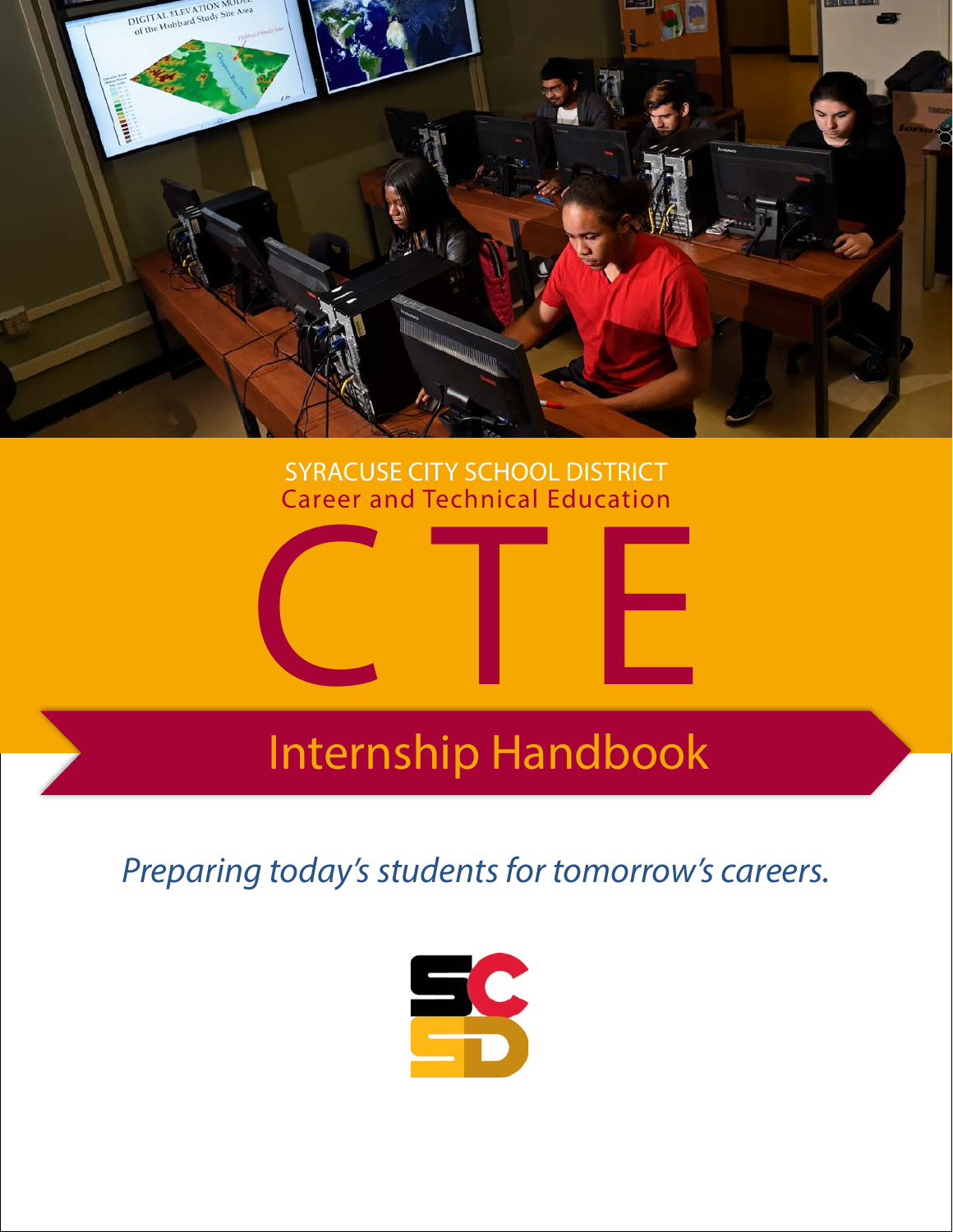## Syracuse City School District **Career and Technical Education Internship**

## **Introduction to Career & Technical Education Work Based Learning Introduction to Syracuse City School District CTE Internship**

#### **Career & Technical Education Program/Teacher Guidelines**

- 1. Legal requirements of Internship Program
- 2. Career & Technical Education Program/Teacher Checklist

#### **Employer Internship Partner Guidelines**

- 1. Employer Safety Requirements
- 2. Expectations and responsibilities of the employer partner
- 3. Worksite/Employer Internship Partner Checklist

#### **Student Intern Guidelines**

- 1. Student Intern expectations and responsibilities
- 2. Student Internship Checklist

#### **FORMS**

NYSED Application for Employment Certificate (NYSED form attached) SCSD Certificate of insurance to cover student liability (sample attached) SCSD Memorandum of Agreement (Form #1) SCSD Internship Program Application (Form #2) SCSD Internship Ready to Work Assessment (Form #3) SCSD Internship Training Plan (Form #4) SCSD Notification of unpaid internship (Form #5) SCSD Internship Safety Certification (Form #6) SCSD Worksite Orientation (Form #7) SCSD Weekly Time Log/Record of Attendance (Form #8) SCSD Student Evaluation (Form #9) SCSD Mentor Program Evaluation (Form #10)

*Forms are available on SCSD CTE website www.syracusecityschools.com/cte*



Syracuse City School District CTE Internship Handbook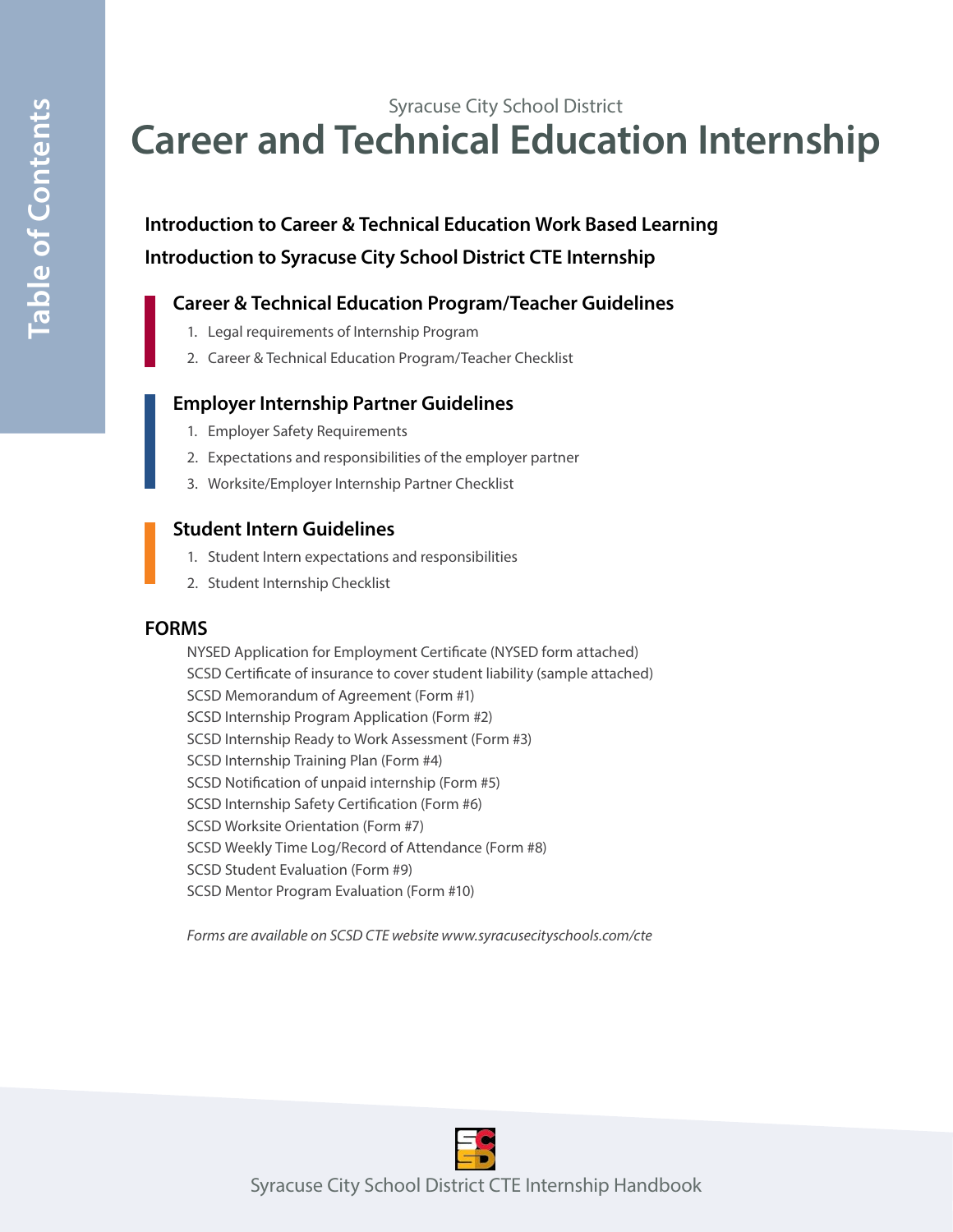## **Introduction**

## **Syracuse City School District Career and Technical Education Work Based Learning**

Learning in the workplace is not a new concept. Informal, on-the-job training is an integral part of all workforce development. Work based learning (WBL) provides structured learning experiences for students through exposure to a range of occupations. The Harvard University report, Pathways to Prosperity (February, 2011) suggested that "Work-linked learning should play an especially important role in the new American system of pathways to prosperity. There is mounting evidence that this would be an effective strategy for encouraging young adults to complete both high school and post-secondary degrees. Co-operative education is a tested model that provides students with extensive work experience that is monitored by the school."

Learning in the workplace is connected to and supports learning in the classroom. Work based learning also helps students achieve established academic standards. Properly developed and supported, work based learning provides a practical context for school subject matter and enhances the traditional classroom learning. Work based learning activities promote the development of broad, transferable skills and are a key element of a rigorous and relevant education for students. It enables students to acquire the attitudes, skills and knowledge needed to succeed in today's workplace.

Employer partners can develop and support work based learning experiences that promote the attainment of workplace knowledge and skills. In doing so, they can support academic achievement and personal growth by designing, structuring, supporting and connecting work based learning experiences. Work based learning also supports professional, technical, and work-readiness skills development. Quality work based learning should:

- Be designed to enhance the learning of skills and workplace knowledge in all aspects of the industry
- Be structured to be safe, legal and measurable
- Be developmentally appropriate
- Have identified learning objectives and assess student performance
- Develop career ready practices and provide opportunities for reflection
- Be supported and documented by appropriate planning and training; and
- Comply with State and Federal labor laws

## **Syracuse City School District Career and Technical Education Internship**

A Career and Technical Education Internship provides an important link between the classroom and the workplace for students age 16 and older. It is a structured, timelimited, career preparation activity in which students are assigned to a workplace for a defined period of time to participate in and observe firsthand within a given industry. The internship enhances and adds relevance to classroom learning. The internship may provide the opportunity to work in teams, rotate through a number of departments and job functions, or work on a project of interest to the student. It is essentially a partnership that links school, community, and business/industry to provide a real-world environment in which students are given the opportunity to apply, and thereby enhance, the knowledge and skills obtained in the classroom. The internship is related to the student's CTE program of study, with the primary goals of promoting:

- The exploration of and experience in a field of interest
- Exposure to a wide range of careers and jobs within an industry
- Opportunities to develop, practice and demonstrate new skills
- The acquisition of occupational knowledge and awareness of the skills and education needed to be successful in the industry

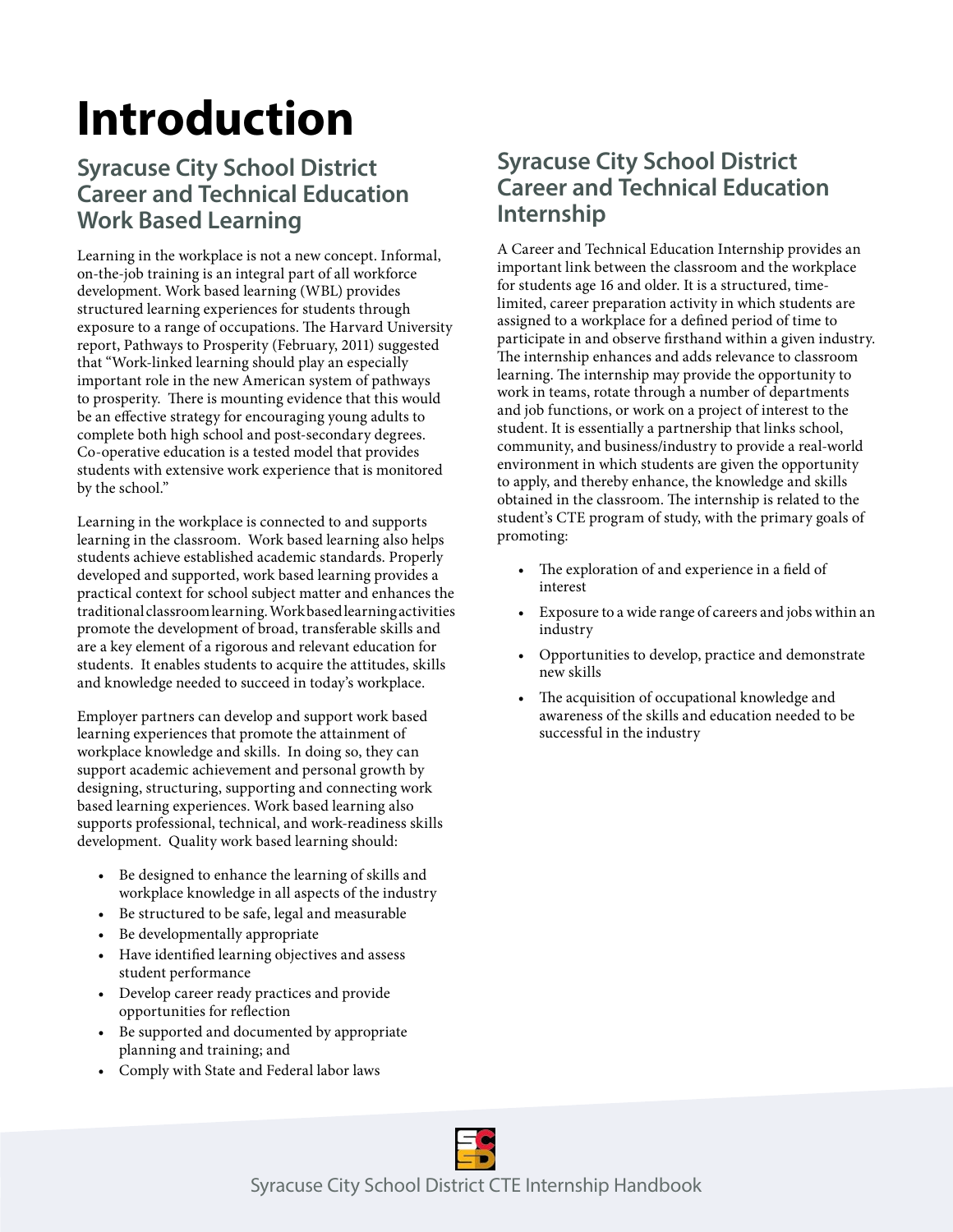## **Career & Technical Program/ Teacher Guidelines**

## **Legal Requirements of SCSD CTE Internship Program**

All Career and Technical Education Internship Programs have the common objective of providing opportunities for students to develop and demonstrate job skills at a supervised worksite. They are supported by training plans developed cooperatively by the employer, instructor, and student. There should be ongoing communication between the job mentors and the CTE teacher or work based learning coordinator concerning students' performance and needs.

Each internship program needs to have the following:

- New York State Education Department (NYSED) approval of the CTE program
- The employer understands that the student placement is governed by NYSED, New York State Workers' Compensation Board (NYSWCB), New York State Department of Labor (NYSDOL), and United States Department of Labor (USDOL) labor laws and regulations
- Employer is provided a Certificate of Insurance from school where school liability insurance protects the employer from any damage student may do in the workplace
- Students are given written notification that this program is unpaid and they are not due any wages per NYSDOL regulations
- Per NYS, students are required to receive coverage under the employer's Workers' Compensation Insurance if student is interning for a for-profit company. If student is interning at a non-profit entity, the student is required to be covered by the employer's visitors or volunteer insurance.
- Worksite must be in compliance with Occupational Safety and Health Administration (OSHA) regulations. Health and safety instruction/training appropriate for the job is provided by the SCSD and employer specific training is provided by the employer on the worksite.
- Memorandum of Agreement is in effect between the cooperating business and the education agency and outlines the responsibilities of the student, employer, parent/guardian, and school/coordinator, all of whom must sign to confirm their support of the agreement.
- Students complete an Internship Application indicating their understanding of, and agreement to, all rules and regulations of the program.
- Students receive instruction embedded within their CTE curriculum relating to the technical and career ready practices.
- An Internship Training Plan (ITP) is developed and used for each participating student. The plan identifies the general and specific job tasks the student will perform on the job, the desired learning outcomes of the experience, and the time frame the student will spend at each task. The training plan should be designed to ensure that the student will have a progressive learning experience.
- All participating students are meeting, or have met, academic requirements of their CTE programs and academic subjects. No students on academic probation will participate in the internship.
- Employment Certificate (Working Papers) for students provide verification that a student under age 18 is eligible for employment. The student, employer, and school must complete the form. Employment certificates are obtained at the high school – typically the main office, health office, or guidance office.
- Time Log/Record of Attendance provides an official record of the weekly and cumulative hours the student has worked during the experience. It must be maintained for each student.
- An intern evaluation will be done by the CTE teacher before the internship, at the midpoint of the internship and at the end of the internship. This same form will be completed by the on-site supervisor in the midpoint and at the end of the internship.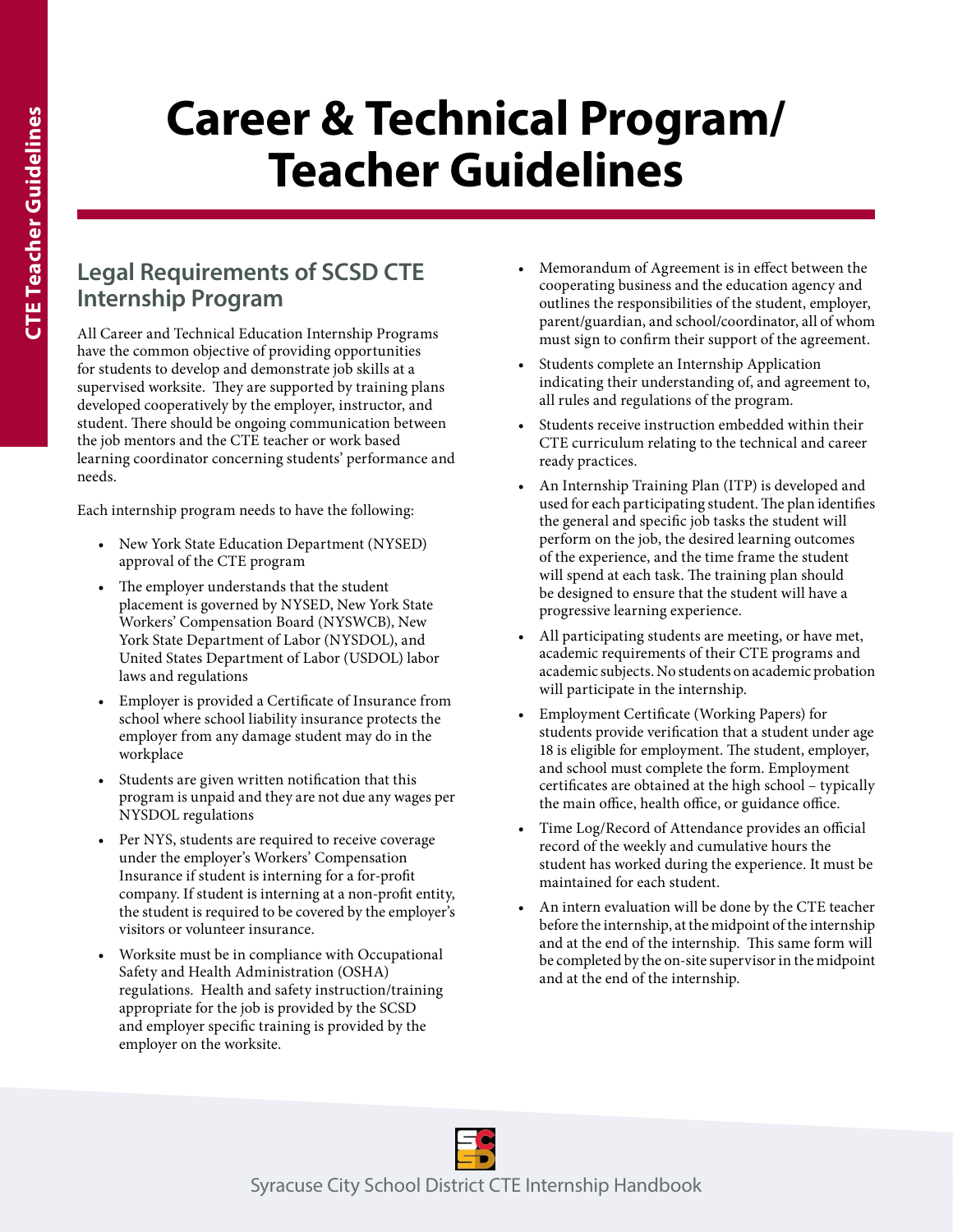### **SCSD CTE Internship Program Checklist (To be completed by CTE teacher or WBL coordinator)**

- ☐ NYSED has approved the CTE program
- ☐ The employer understands that the student placement is governed by NYSED, NYSWCB, NYSDOL, and USDOL labor laws and regulations
- ☐ NYSED Application for Employment certificate (working papers, usually available in school counseling office) has been verified (NYSED form attached)
- ☐ Employer is provided with a Certificate of Insurance from school to cover liability (sample attached)
- ☐ A written Memorandum of Agreement is in effect between the cooperating business and the education agency (**Form #1**)
- ☐ Students complete an Internship Application indicating their understanding of, and adherence to all rules and regulations set forth by the program. (**Form #2**)
- $\Box$  Students receive instruction embedded within their CTE curriculum relating to the technical and Career Ready Practices. The CTE teacher and the student have completed the SCSD CTE Internship Ready to Work Assessment (**Form #3**)
- ☐ An Internship Training Plan (ITP) is developed and used for each participating student (**Form #4**)
- $\Box$  Students are given written notification that this program will be unpaid and they are not due any wages per NYS DOL regulations (**Form #5**)
- ☐ All SCSD internship candidates have received appropriate safety certification for the industry provided by the school before internship and employer specific training and orientation is provided by the employer on the worksite (**Form #6 & Form #7**)
- ☐ All participating students are meeting, or have met, academic requirements of their CTE programs and academic subjects
- ☐ Review Time Log/Record of Attendance which serves as an official record of the hours the student has worked during the experience (**Form #8**)

#### **REQUIRED FORMS**

**NYSED Application for Employment Certificate**

**Certificate of Insurance**

**SCSD Memorandum of Agreement (Form #1)**

**SCSD Internship Program Application (Form #2)**

**SCSD Internship Ready to Work Assessment (Form #3)**

**SCSD Internship Training Plan (Form #4)**

**SCSD Notification of unpaid internship (Form #5)**

**SCSD Internship Safety Certification (Form #6)**

**SCSD Worksite Orientation (Form #7)**

**SCSD Weekly Time Log/Record of Attendance (Form #8)**

*Forms are available online at the SCSD CTE website : www.syracusecityschools.com/cte*

**CTE Teacher/WBL Coordinator COOP COOP COOP COOP COOP COOP** 



Syracuse City School District CTE Internship Handbook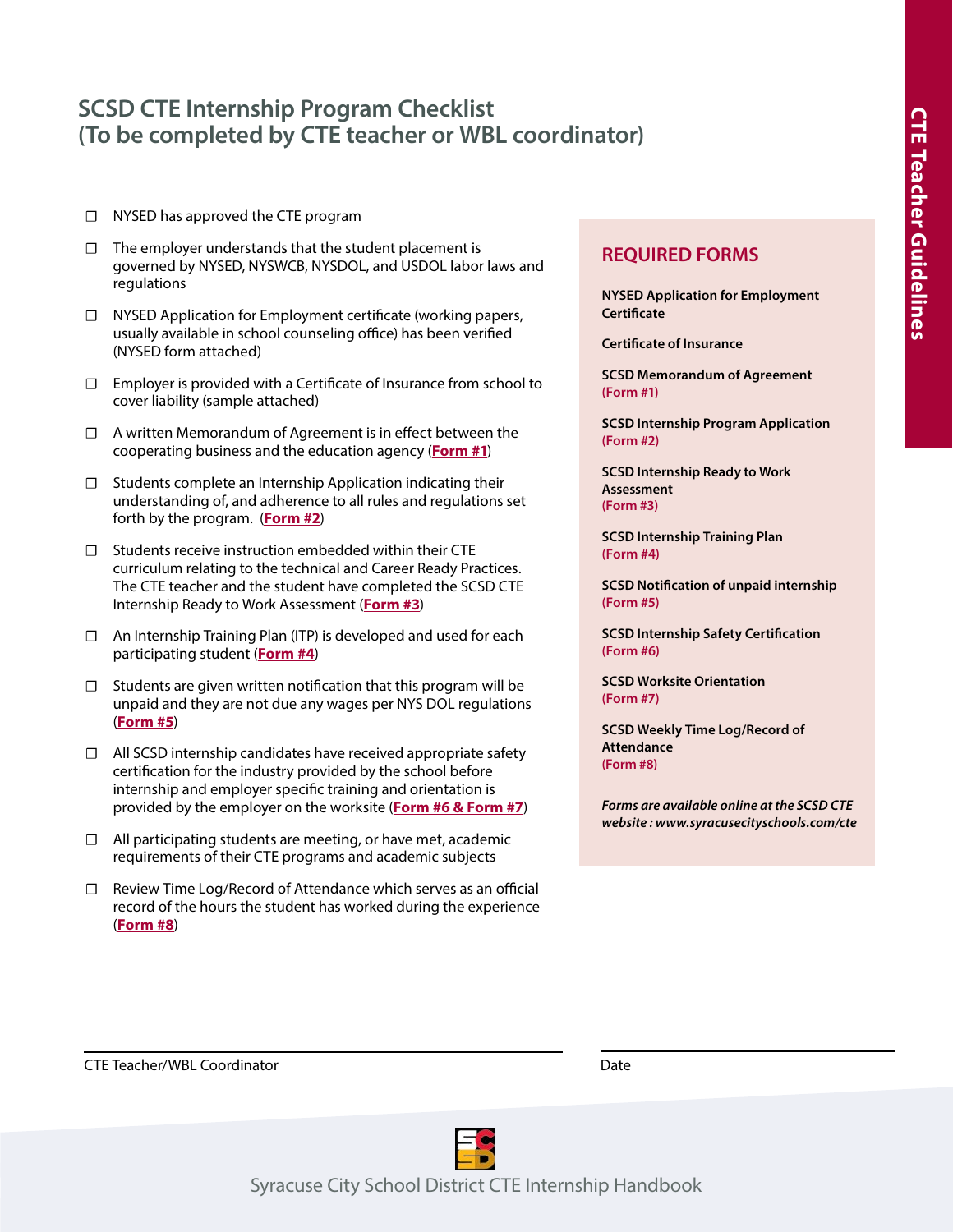## **Employer Internship Partner Guidelines**

## **SCSD CTE Internship Employer Requirements**

#### Safety

At all times, both school personnel and the employment site personnel must take appropriate steps to ensure that safe practices are stressed and followed. However, it is impossible to guarantee that no injuries resulting in medical expenses and liability will occur. The following prudent steps are encouraged:

- 1. In-school course content must include training related to safety at the worksite. Appropriate safety certification should be offered if possible. SCSD internship candidates will have received appropriate safety training before beginning their internship.
- 2. Any sites used for SCSD CTE internships will be reviewed by school personnel prior to placing a student at the worksite.
- 3. Employers must provide safety training information to interns as they would a new employee. Safety training must be provided if the employer engaged in a particularly hazardous occupation for minors as defined by the USDOL.
- 4. Provisions for student safety must be included as part of the training agreement signed by the employer, student, parent, and school representative.

#### Types of Liability Insurance and Risk Management

#### **Workers' Compensation and Employer Liability Insurance**

All employers will have a policy that provides coverage for the Workers' Compensation statutory benefits as well as liability coverage for certain employment-related situations. Verification of employer's Workers Compensation insurance will be included in the Memorandum of Agreement. The SCSD will also have insurance that covers the student participating in a school-related internship experience.

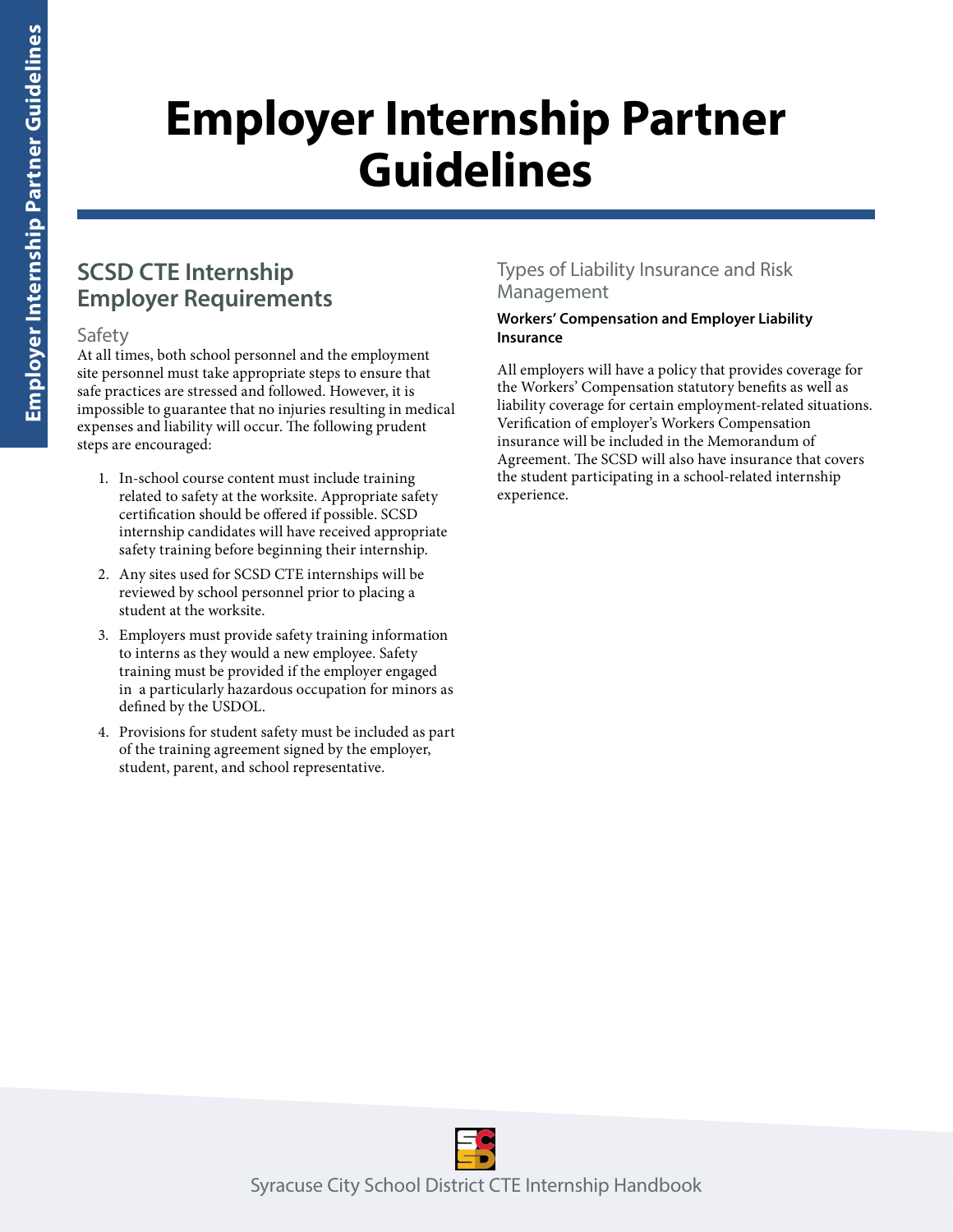### **SCSD CTE Internship Expectations & Responsibilities of Employer**

#### Before

- Determine projects or activities that would be appropriate for your student intern
- Communicate with staff that an intern will be at the workplace and identify mentors
- Designate one employee, the on-site supervisor, to work with coordinator/teacher to develop and define successful student objectives and experiences and record on the student Internship Training Plan

#### During

- Provide student with a Work Site Orientation to organization and any required training
- Train student intern for your work site, including all work site safety training
- Maintain a quality, safe and legal learning experience; provide effective supervision
- Use the Internship Training Plan as a guide for the internship; hold intern to employee standards/ expectations; oversee, direct, and provide adequate tasking to maximize learning
- Meet with coordinator/teacher and student to decide on an ongoing communications strategy
- Evaluate intern work and provide constructive criticism
- Assist student in working toward learning outcomes
- Coordinate student schedule, approve weekly timesheets
- Communicate successes and opportunities at the workplace that the teacher can use to enhance the value of classroom connections
- Complete a student evaluation midway through internship and discuss with student

#### After

- 
- Complete a final evaluation of the student<br>• Hold debriefing session and review performance with the student and teacher
- Complete a Program Evaluation

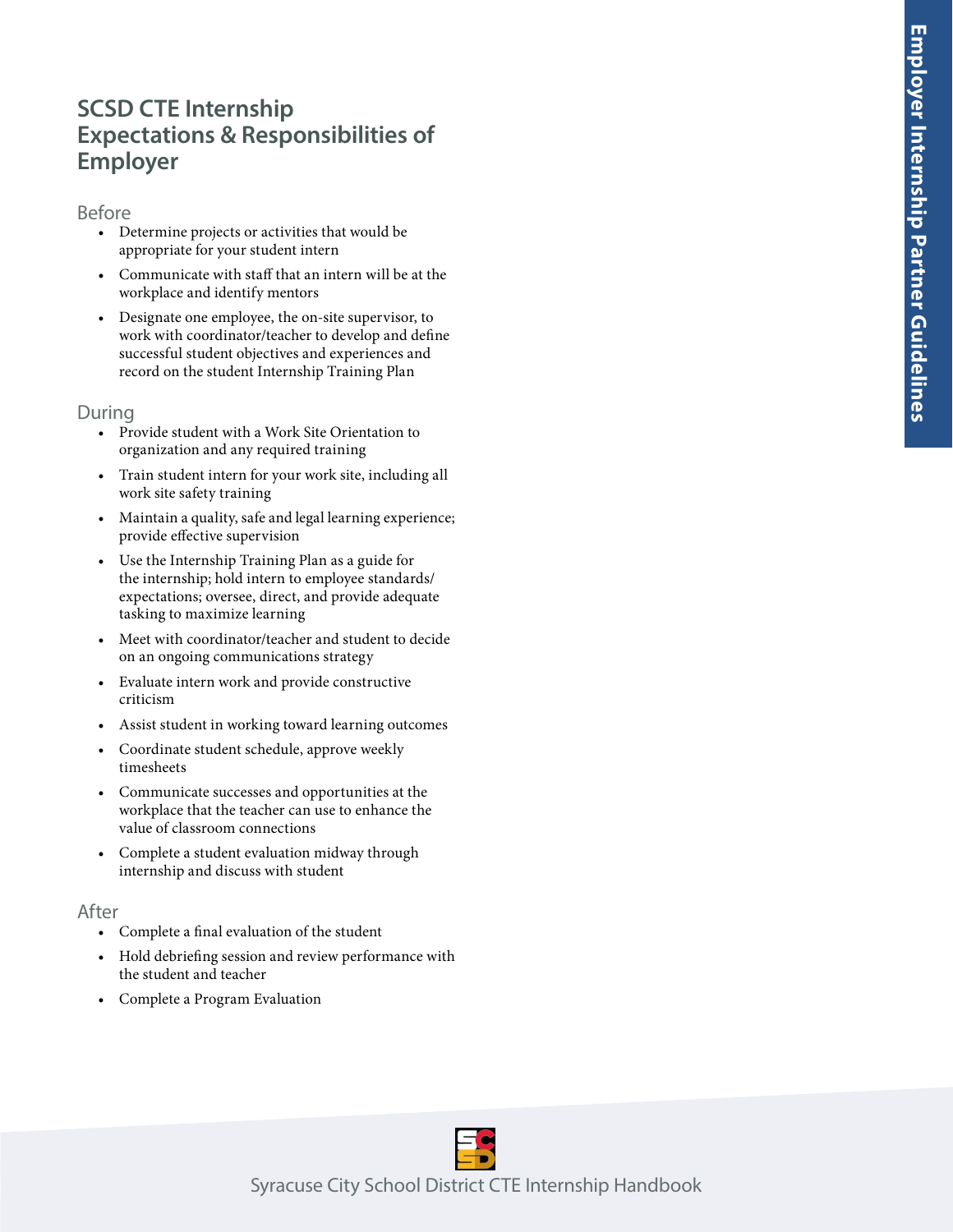## **SCSD CTE Internship Employer Internship Partner Checklist (To be completed by On-Site Supervisor/Mentor)**

- ☐ Meet with coordinator/teacher and student to agree on ongoing communication strategy (e-mail, text, telephone, etc.)
- ☐ A written Memorandum of Agreement is in effect between the cooperating business and the education agency (**Form #1**)
- ☐ Work with coordinator/teacher to develop and define successful student objectives and experiences and record on the student Internship Training Plan (**Form #4**)
- ☐ Coordinate student schedule, approve weekly time log/record of attendance (**Form #8**)
- $\Box$  Communicate with staff that an intern will be at the workplace and identify on-site supervisor and/or mentor
	- **On-Site Supervisor**
	- **Mentor Name**
- ☐ Provide student with Work Site Orientation to organization and any required training (Form #7)
- □ Create and maintain a quality, safe and legal learning experience
- ☐ Hold intern to employee standards/expectation; provide student support and candid feedback
- ☐ Communicate successes and opportunities at the workplace that the teacher can use to enhance the value of classroom connections
- ☐ Complete an interim SCSD CTE Internship Ready to Work Assessment of student performance and discuss with student (**Form #3**)
- ☐ Provide effective supervision
- ☐ Complete a final assessment of the student (**Ready to Work Assessment, Form #3 and Student Training Plan, Form #4**)
- ☐ Complete a program evaluation (**Form #10**)

#### **REQUIRED FORMS**

**SCSD Memorandum of Agreement (Form #1)**

**SCSD Internship Ready to Work Assessment (Form #3)**

**SCSD Internship Training Plan (Form #4)**

**SCSD Worksite Orientation (Form #7)**

**SCSD Weekly Time Log/Record of Attendance (Form #8)**

**SCSD Mentor Program Evaluation (Form #10)**

*Forms are available online at the SCSD CTE website : www.syracusecityschools.com/cte*





Syracuse City School District CTE Internship Handbook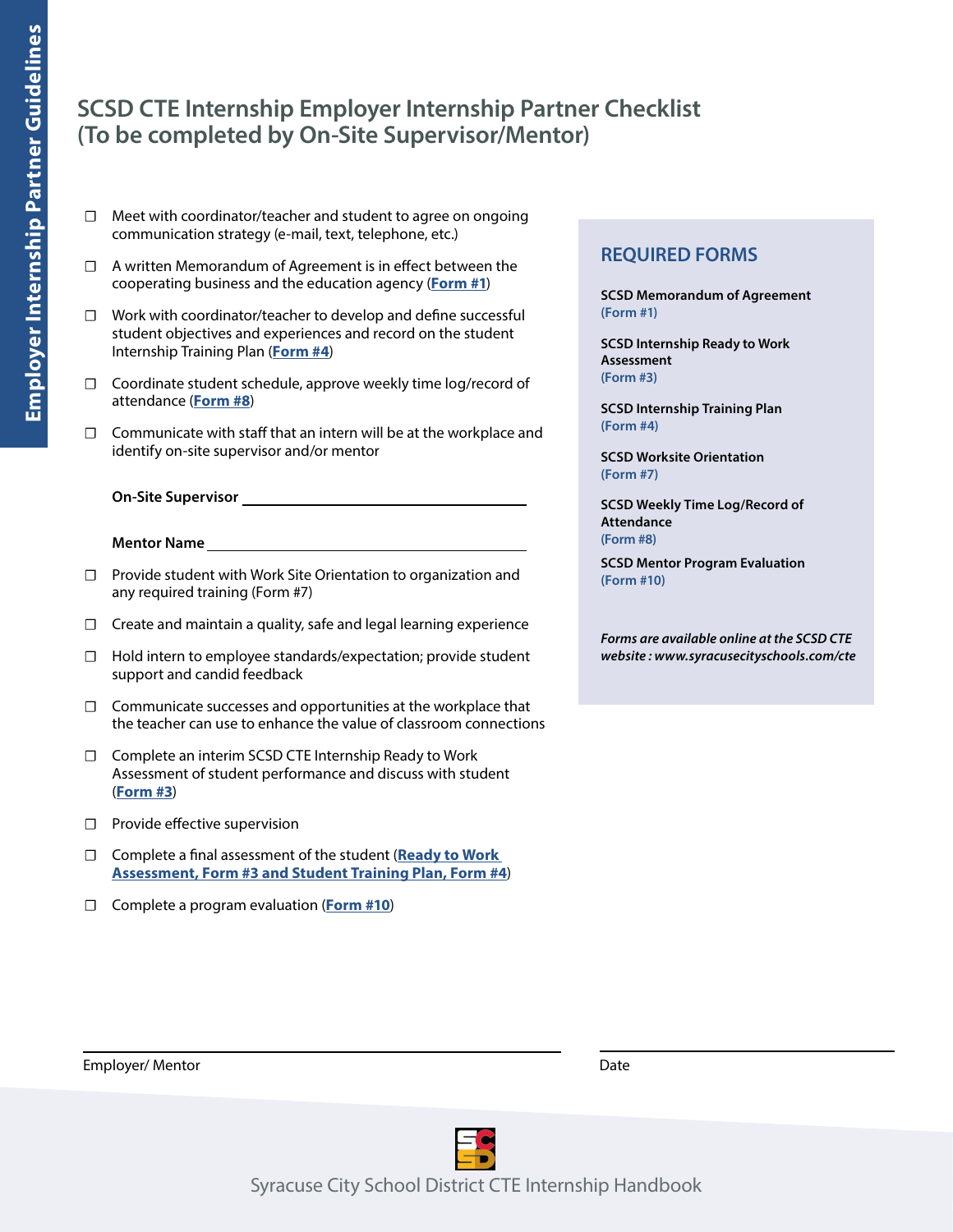## **Student Intern Guidelines**

### **Expectations and Responsibilities of Students**

#### Before

- Obtain working papers (if under 18)
- Return Internship Application and all permission slips with appropriate signatures
- Meet with your teacher/coordinator and worksite supervisor to finalize an Internship Training Plan

#### During

- Attend Orientation at the worksite
- Observe all workplace rules and regulations particularly those applicable to safety and security concerns
- Perform all duties, jobs and assigned tasks; treat internship like a real job
- Maintain regular work schedule and notify supervisor in advance of any vacation/appointments
- Track you hours as instructed on Weekly Timesheet
- Develop skill specific learning outcomes with your worksite supervisor
- Participate in ongoing reflection journal activities and skill building classroom assignments
- Communicate with your teacher/coordinator and worksite supervisor if issues arise
- Keep copies of all necessary paperwork (work journal, training plan, Weekly Time Log/Record of Attendance, and evaluations)

#### After

- Participate in self-evaluation and reflection activities
- Update your resume based upon new skills and experiences gained
- Send thank you note to employer

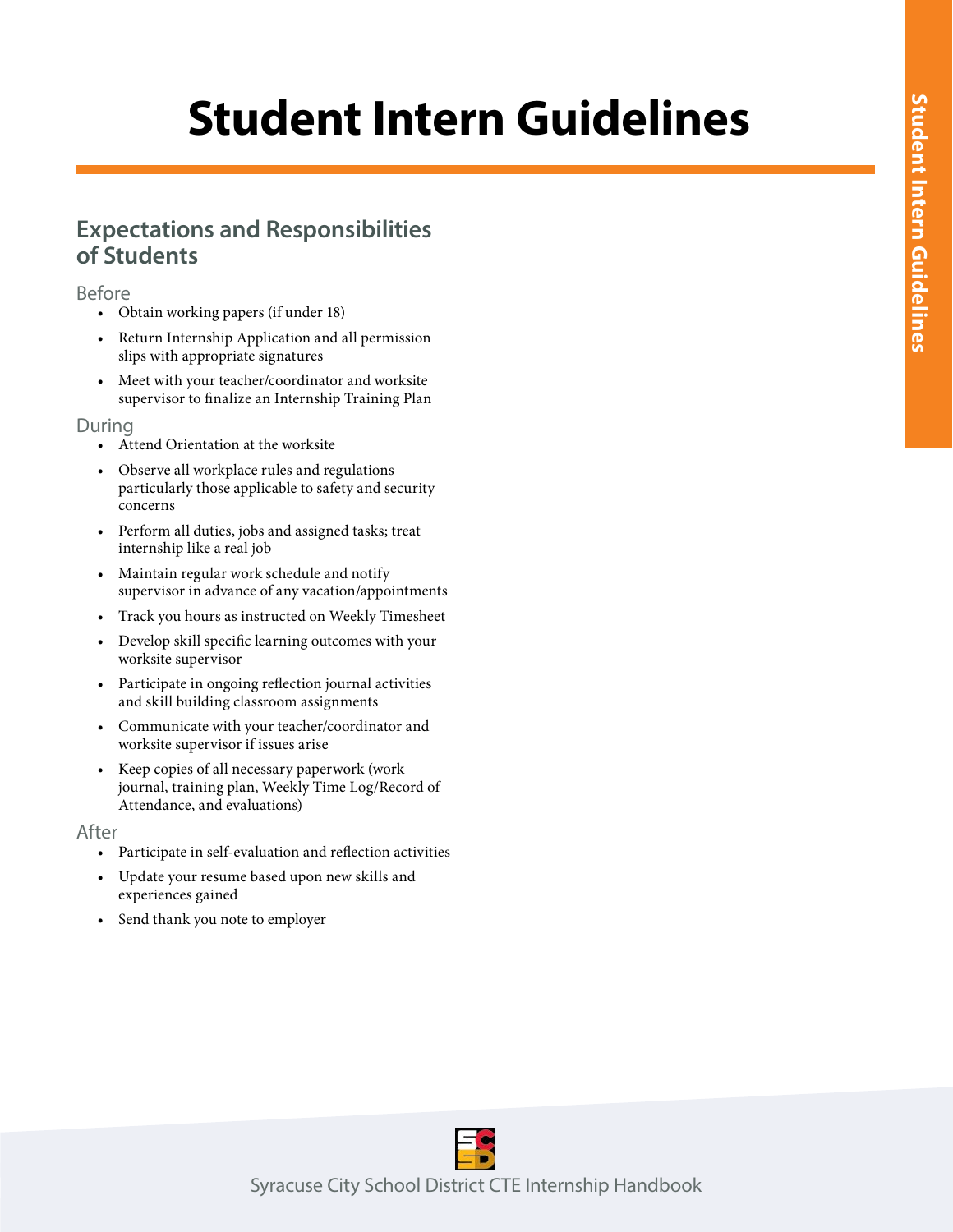## **SCSD CTE Internship Student Checklist (To be completed by student)**

- ☐ Obtain NYSED Application for Employment Certificate (usually available in school counseling office, application attached)
- ☐ A written Memorandum of Agreement is in effect between the cooperating business, the education agency, and signed by student and parents (**Form #1**)
- ☐ Return Internship Application (**Form #2**) and all permission slips with appropriate signatures
- ☐ Develop skill specific learning outcomes with your worksite supervisor
- ☐ Meet with your teacher/coordinator and worksite supervisor to finalize an Internship Training Plan for the internship (**Form #4**)
- ☐ Attend orientation at the worksite (**Form #7**)
- ☐ Observe all workplace rules and regulations particularly those applicable to safety and security concerns
- ☐ Perform all duties, jobs and assigned tasks; treat internship like a real job
- ☐ Maintain regular work schedule and notify supervisor in advance of any vacation/appointments
- $\Box$  Track you hours as instructed on time log/record of attendance (**Form #8**)
- $\Box$  Participate in ongoing reflection activities and skill building classroom assignments
- ☐ Communicate with your teacher/coordinator and worksite supervisor, if issues arise and keep copies of all necessary paperwork (work journal, training plan, Weekly Time Log/Record of Attendance, and evaluations)
- ☐ Participate in self-evaluation and reflection activities (**Forms #3 & #9**)
- ☐ Update your resume based on new skills and experiences gained
- ☐ Send thank you note to employer

#### **REQUIRED FORMS**

**SCSD Memorandum of Agreement (Form #1)**

**SCSD Internship Program Application (Form #2)**

**SCSD Internship Ready to Work Assessment (Form #3)**

**SCSD Internship Training Plan (Form #4)**

**SCSD Worksite Orientation (Form #7)**

**SCSD Weekly Time Log/Record of Attendance (Form #8)**

**SCSD Student Evaluation (Form #9)**

*Forms are available online at the SCSD CTE website : www.syracusecityschools.com/cte*





Syracuse City School District CTE Internship Handbook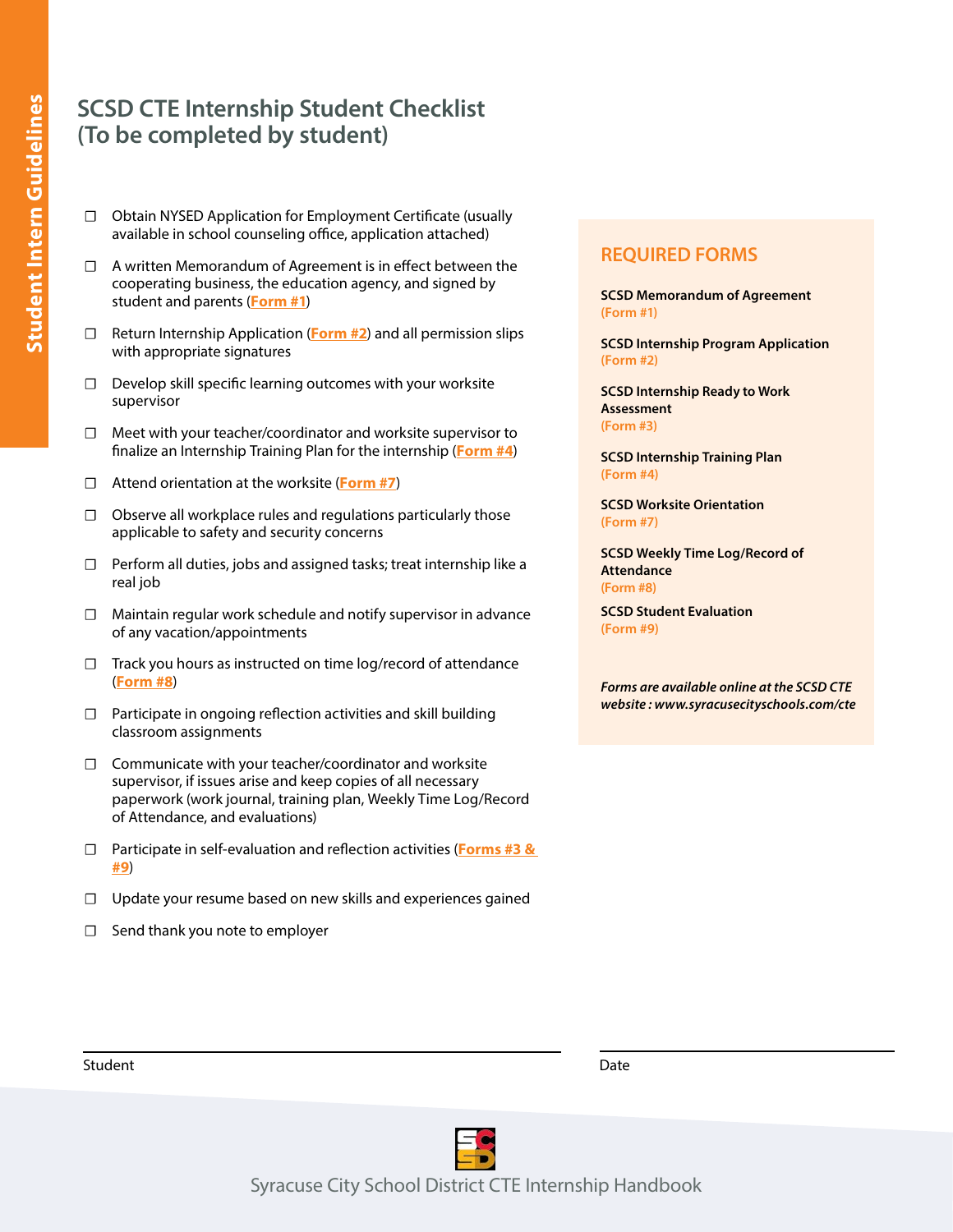# **Forms**

## **SCSD CTE Internship Forms**

| NYSED Application for Employment Certificate                               |                                                 |  |  |  |  |  |  |
|----------------------------------------------------------------------------|-------------------------------------------------|--|--|--|--|--|--|
| SCSD Certificate of Insurance to Cover Student Liability (Sample)          |                                                 |  |  |  |  |  |  |
| Form #1                                                                    | <b>SCSD Memorandum of Agreement</b>             |  |  |  |  |  |  |
| Form #2                                                                    | <b>SCSD Internship Program Application</b>      |  |  |  |  |  |  |
| Form #3                                                                    | <b>SCSD Internship Ready to Work Assessment</b> |  |  |  |  |  |  |
| Form #4                                                                    | <b>SCSD Internship Training Plan</b>            |  |  |  |  |  |  |
| Form #5                                                                    | SCSD Notification of unpaid internship          |  |  |  |  |  |  |
| Form #6                                                                    | <b>SCSD Internship Safety Certification</b>     |  |  |  |  |  |  |
| Form #7                                                                    | <b>SCSD Worksite Orientation</b>                |  |  |  |  |  |  |
| Form #8                                                                    | SCSD Weekly Time Log/Record of Attendance       |  |  |  |  |  |  |
| Form #9                                                                    | <b>SCSD Student Evaluation</b>                  |  |  |  |  |  |  |
| Form #10                                                                   | <b>SCSD Mentor Program Evaluation</b>           |  |  |  |  |  |  |
| Forms are available on SCSD CTE website at www.syracusecityschools.com/cte |                                                 |  |  |  |  |  |  |

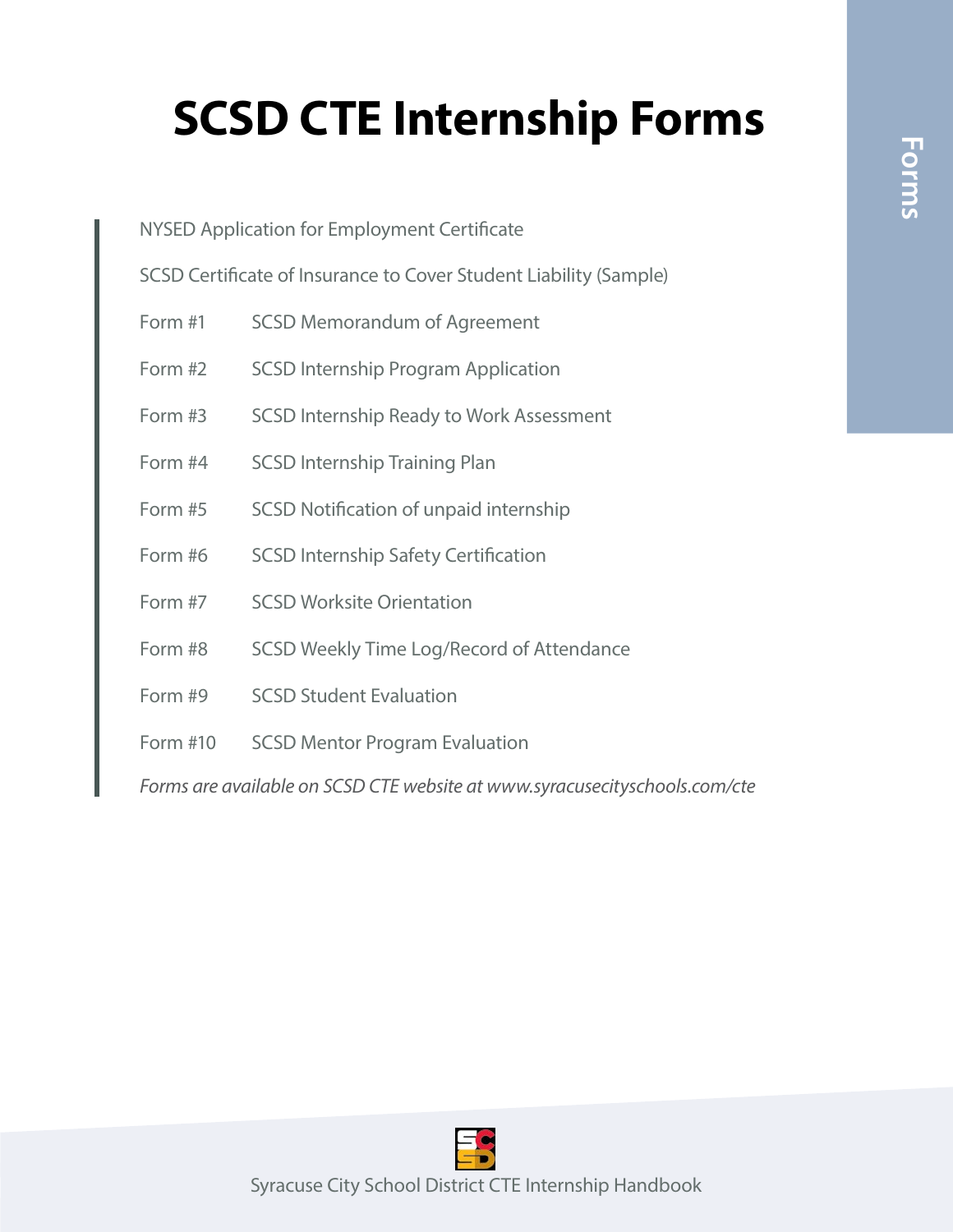#### THE UNIVERSITY OF THE STATE OF NEW YORK THE STATE EDUCATION DEPARTMENT ALBANY, NY 12234

#### APPLICATION FOR EMPLOYMENT CERTIFICATE

#### See reverse side of this form for information concerning employment of minors.

All signatures must be handwritten in ink, and applicant must appear in person before the certifying official.

#### PART I - Parental Consent - (To be completed by applicant and parent or guardian)

Parent or guardian must appear at the school or issuing center to sign the application for the first certificate for full-time employment, unless the minor is a graduate of a four-year high school and presents evidence thereof. For all other certificates, the parent or guardian must sign the application, but need not appear in person to do so. Date........................

|                          | [Applicant]                                                                                                                                                      |                                        |                  |                                                                                                                              |  |  |  |  |  |
|--------------------------|------------------------------------------------------------------------------------------------------------------------------------------------------------------|----------------------------------------|------------------|------------------------------------------------------------------------------------------------------------------------------|--|--|--|--|--|
|                          |                                                                                                                                                                  | [Full Home Address including Zip Code] |                  |                                                                                                                              |  |  |  |  |  |
| $\Box$                   | attendance is not required.                                                                                                                                      |                                        |                  | Nonfactory Employment Certificate – Valid for lawful employment of a minor 14 or 15 years of age enrolled in day school when |  |  |  |  |  |
| □                        | Student General Employment Certificate - Valid for lawful employment of a minor 16 or 17 years of age enrolled in day school<br>when attendance is not required. |                                        |                  |                                                                                                                              |  |  |  |  |  |
| □                        | school.                                                                                                                                                          |                                        |                  | Full-Time Employment Certificate – Valid for lawful employment of a minor 16 or 17 years of age who is not attending day     |  |  |  |  |  |
|                          | I hereby consent to the required examination and employment certification as indicated above.                                                                    |                                        |                  |                                                                                                                              |  |  |  |  |  |
|                          |                                                                                                                                                                  |                                        |                  | [Signature of Parent or Guardian]                                                                                            |  |  |  |  |  |
|                          | <b>PART II – Evidence of Age –</b> (To be completed by issuing official only)                                                                                    |                                        |                  |                                                                                                                              |  |  |  |  |  |
|                          | [Date of Birth]                                                                                                                                                  |                                        |                  |                                                                                                                              |  |  |  |  |  |
| <b>Birth Certificate</b> | <b>State Issued Photo</b>                                                                                                                                        | I.D Driver's License                   | Schooling Record | Other                                                                                                                        |  |  |  |  |  |

#### **PART III - Certificate of Physical Fitness**

Applicant shall present documentation of physical exam from a school or private physician, physician's assistant or nurse practitioner licensed to practice within New York State. Said examination must have been given within 12 months prior to issuance of the employment certificate. Date of physical exam on file with school ..................... If physical exam is over 12 months, provide student with certificate of physical fitness to be completed by school medical director or private health care provider. If the physical exam or Certificate of Physical Fitness is limited with regards to allowed work/activity, the issuing official shall issue a Limited Employment Certificate (valid for a period not to exceed 6 months unless the limitation noted by the physician is permanent, then the certificate will remain valid until the minor changes jobs. Enter the limitation on the employment certificate. THE PHYSICIAN'S CERTIFICATION SHOULD BE RETURNED TO THE APPLICANT.

[Specify]

[Signature of Issuing Officer]

#### **PART IV** – Pledge of Employment – (To be completed by prospective employer)

Part IV must be completed only for: (a) a minor with a medical limitation; and (b) for a minor 16 years of age or legally able to withdraw from school, according to Section 3205 of the Education Law, and must show proof of having a job.

|                                   | [Applicant]   |                   |                         |
|-----------------------------------|---------------|-------------------|-------------------------|
|                                   |               |                   |                         |
| [Description of Applicant's Work] |               | [Job Location]    |                         |
|                                   |               |                   |                         |
| [Name of Firm]                    | Factory       |                   |                         |
|                                   | Nonfactory    | [Address of Firm] |                         |
| [Telephone Number]                | Starting date |                   | [Signature of Employer] |

#### **PART V - Schooling Record -** (To be completed by school official)

Part V must be completed only for a minor 16 years of age who is leaving school and resides in a district (New York City and Buffalo) which require a minor 16 years of age to attend school, according to Section 3205 of the Education Law.

| [Name of School]                                                                                                                                                                                                                                                                                                                     | [Address]                            |  |  |  |  |  |
|--------------------------------------------------------------------------------------------------------------------------------------------------------------------------------------------------------------------------------------------------------------------------------------------------------------------------------------|--------------------------------------|--|--|--|--|--|
| Show that $\ldots$ $\ldots$ $\ldots$ $\ldots$ $\ldots$ $\ldots$ $\ldots$ $\ldots$ $\ldots$ $\ldots$ $\ldots$ $\ldots$ $\ldots$ $\ldots$ $\ldots$ $\ldots$ $\ldots$ $\ldots$ $\ldots$ $\ldots$ $\ldots$ $\ldots$ $\ldots$ $\ldots$ $\ldots$ $\ldots$ $\ldots$ $\ldots$ $\ldots$ $\ldots$ $\ldots$ $\ldots$ $\ldots$ $\ldots$ $\ldots$ |                                      |  |  |  |  |  |
| [Name of Applicant]                                                                                                                                                                                                                                                                                                                  |                                      |  |  |  |  |  |
|                                                                                                                                                                                                                                                                                                                                      | [Signature of Principal or Designee] |  |  |  |  |  |

#### PART VI - Employment Certification - (To be completed by issuing official only)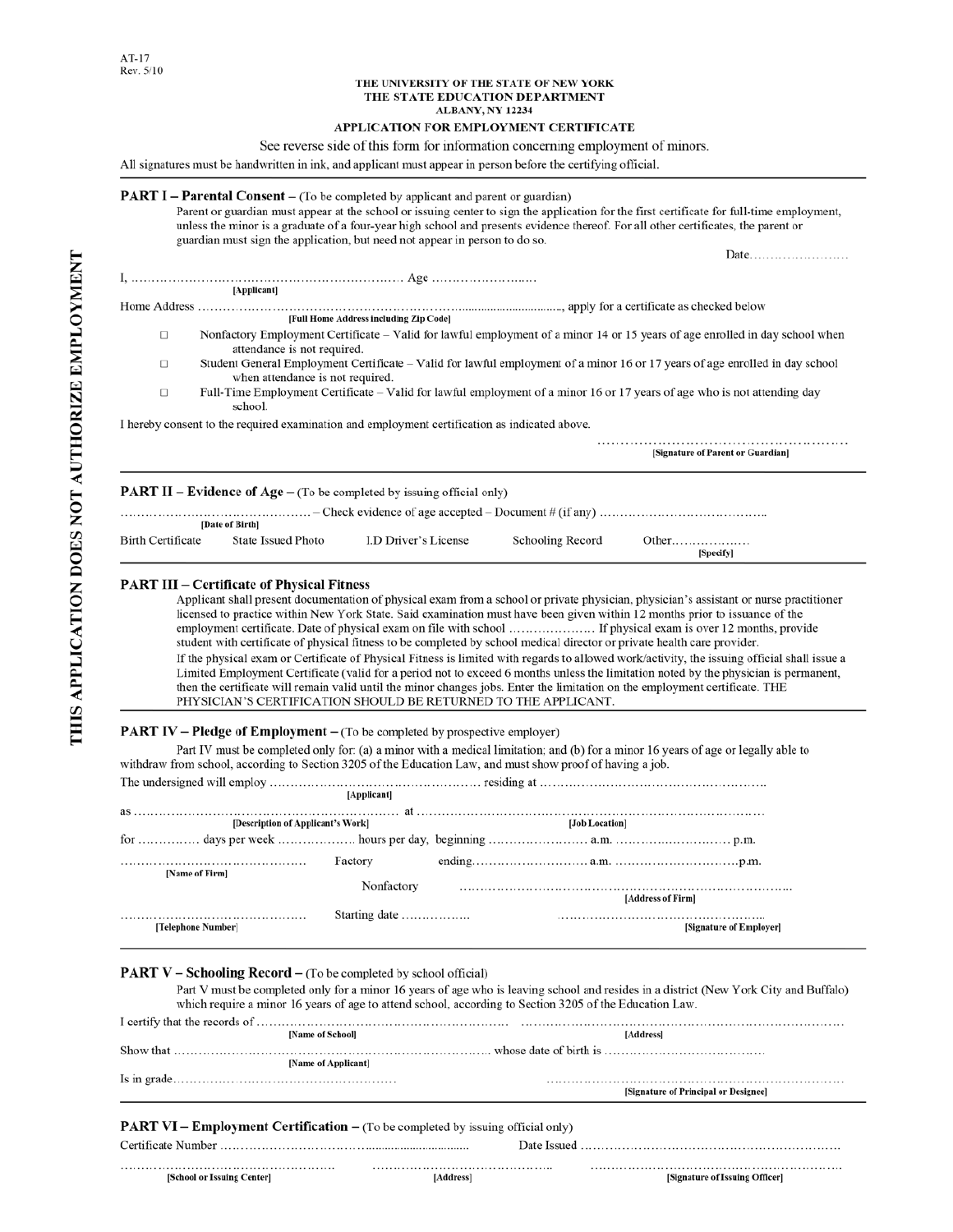#### **GENERAL INFORMATION**

An employment Certificate (Student Nonfactory, Student General, or Full Time) may be used for an unlimited number of successive job placements in lawful employment permitted by the particular type of certificate.

A Nonfactory Employment Certificate is valid for 2 years from the date of issuance or until the student turns 16 years old, with the exception of a Limited Employment Certificate. A Limited Employment Certificate is valid for a maximum of 6 months unless the limitation noted by the physician is permanent, then the certificate will remain valid until the minor changes job. It may be accepted only by the employer indicated on the certificate.

#### A new Certificate of Physical Fitness is required when applying for a different type of employment certificate, if more than 12 months have elapsed since the previous physical for employment.

An employer shall retain the certificate on file for the duration of the minor's employment. Upon termination of employment, or expiration of the employment certificate's period of validity, the certificate shall be returned to the minor. A certificate may be revoked by school district authorities for cause.

A minor employed as a Newspaper Carrier, Street Trades Worker, Farmworker, or Child Model, must obtain the Special Occupational Permit required.

A minor 14 years of age and over may be employed as a caddy, babysitter, or in casual employment consisting of yard work and household chores when not required to attend school. Employment certification for such employment is not mandatory.

An employer of a minor in an occupation which does not require employment certification should request a Certificate of Age.

#### PROHIBITED EMPLOYMENT

Minors 14 and 15 years may not be employed in, or in connection with a factory (except in delivery and clerical employment in an enclosed office thereof), or in certain hazardous occupations such as: construction work; helper on a motor vehicle; operation of washing, grinding, cutting, slicing, pressing or mixing machinery in any establishment; painting or exterior cleaning in connection with the maintenance of a building or structure; and others listed in Section 133 of the New York State Labor Law.

Minors 16 and 17 years of age may not be employed in certain hazardous occupations such as: construction worker; helper on a motor vehicle, the operation of various kinds of power-driver machinery; and others listed in Section 133 of the New York State Labor Law.

#### **HOURS OF EMPLOYMENT**

Minors may not be employed during the hours they are required to attend school.

Minors 14 and 15 years of age may not be employed in any occupation (except farmwork and delivering, or selling and delivering newspapers):

#### When school is in session:

- more than 3 hours on any school day, more than 8 hours on a nonschool day, more than 6 days in any week, for a maximum of 18 hours per week, or a maximum of 23 hours per week if enrolled in a supervised work study program approved by the Commissioner.
- after 7 p.m. or before 7 a.m.

#### When school is not in session:

- more than 8 hours on any day, 6 days in any week, for a maximum of 40 hours per week.
- after 9 p.m. or before 7 a.m.

This certificate is not valid for work associated with newspaper carrier, agriculture or modeling.

Minors 16 and 17 years of age may not be employed: --

#### When school is in session:

- more than 4 hours on days preceding school days; more than 8 hours on days not preceding school days (Friday, Saturday, Sunday and holidays), 6 days in any week, for a maximum of 28 hours per week.
- between 10 p.m. and 12 midnight on days followed by a school day without written consent of parent of guardian and a certificate of satisfactory academic standing from the minor's school (to be validated at the end of each marking period).

#### between 10 p.m. and 12 midnight on days not followed by a school day without written consent of parent or guardian. When school is not in session:

more than 8 hours on any day, 6 days in any week, for a maximum of 48 hours per week.

#### **EDUCATION LAW, SECTION 3233**

"Any person who knowingly makes a false statement in or in relation to any application made for an employment certificate or permit as to any matter by this chapter to appear in any affidavit, record, transcript, certificate or permit therein provided for, is guilty of a misdemeanor."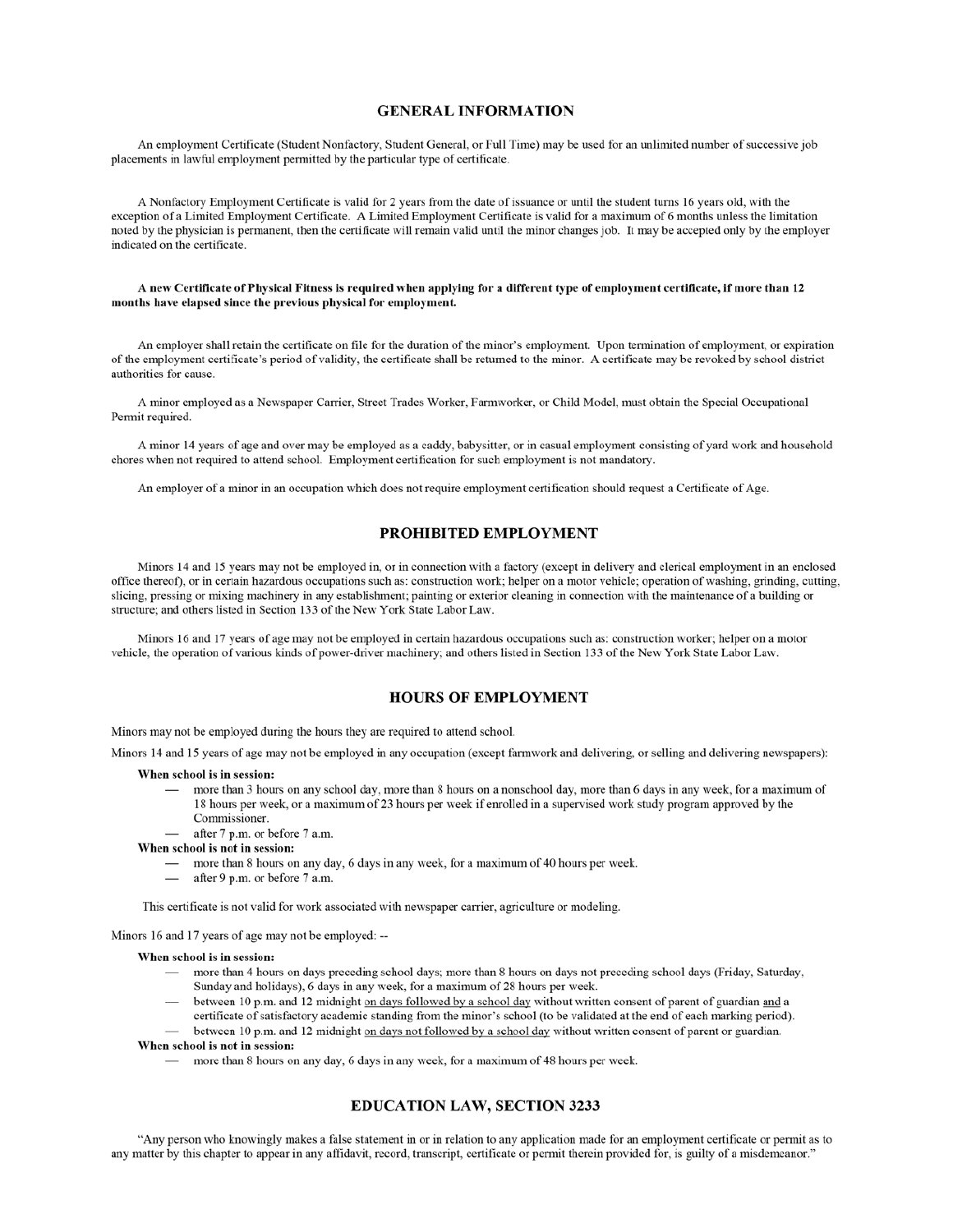| <i>ACORD</i><br><b>CERTIFICATE OF LIABILITY INSURANCE</b> |                                                                                                                                                                                                                                                                                                                                                                                                                         |                                                              |                           |     |                              |                                                                                                                                                                                                                                                                                                                                                                                                  |                                 |                                  | DATE (MM/DD/YYYY)          |                                                                                                                                                                      |    |       |
|-----------------------------------------------------------|-------------------------------------------------------------------------------------------------------------------------------------------------------------------------------------------------------------------------------------------------------------------------------------------------------------------------------------------------------------------------------------------------------------------------|--------------------------------------------------------------|---------------------------|-----|------------------------------|--------------------------------------------------------------------------------------------------------------------------------------------------------------------------------------------------------------------------------------------------------------------------------------------------------------------------------------------------------------------------------------------------|---------------------------------|----------------------------------|----------------------------|----------------------------------------------------------------------------------------------------------------------------------------------------------------------|----|-------|
|                                                           | THIS CERTIFICATE IS ISSUED AS A MATTER OF INFORMATION ONLY AND CONFERS NO RIGHTS UPON THE CERTIFICATE HOLDER. THIS<br>CERTIFICATE DOES NOT AFFIRMATIVELY OR NEGATIVELY AMEND, EXTEND OR ALTER THE COVERAGE AFFORDED BY THE POLICIES<br>BELOW. THIS CERTIFICATE OF INSURANCE DOES NOT CONSTITUTE A CONTRACT BETWEEN THE ISSUING INSURER(S), AUTHORIZED<br><b>REPRESENTATIVE OR PRODUCER, AND THE CERTIFICATE HOLDER.</b> |                                                              |                           |     |                              |                                                                                                                                                                                                                                                                                                                                                                                                  |                                 |                                  |                            |                                                                                                                                                                      |    |       |
|                                                           |                                                                                                                                                                                                                                                                                                                                                                                                                         | certificate holder in lieu of such endorsement(s).           |                           |     |                              | IMPORTANT: If the certificate holder is an ADDITIONAL INSURED, the policy(ies) must be endorsed. If SUBROGATION IS WAIVED, subject to<br>the terms and conditions of the policy, certain policies may require an endorsement. A statement on this certificate does not confer rights to the                                                                                                      |                                 |                                  |                            |                                                                                                                                                                      |    |       |
|                                                           | <b>PRODUCER</b>                                                                                                                                                                                                                                                                                                                                                                                                         |                                                              |                           |     |                              |                                                                                                                                                                                                                                                                                                                                                                                                  | <b>CONTACT</b><br>NAME:         |                                  |                            |                                                                                                                                                                      |    |       |
|                                                           |                                                                                                                                                                                                                                                                                                                                                                                                                         |                                                              |                           |     |                              |                                                                                                                                                                                                                                                                                                                                                                                                  | <b>PHONE</b><br>(A/C, No, Ext): |                                  |                            | FAX<br>(A/C, No):                                                                                                                                                    |    |       |
|                                                           |                                                                                                                                                                                                                                                                                                                                                                                                                         |                                                              |                           |     |                              |                                                                                                                                                                                                                                                                                                                                                                                                  | E-MAIL<br><b>ADDRESS:</b>       |                                  |                            |                                                                                                                                                                      |    |       |
|                                                           |                                                                                                                                                                                                                                                                                                                                                                                                                         |                                                              |                           |     |                              |                                                                                                                                                                                                                                                                                                                                                                                                  |                                 |                                  |                            | <b>INSURER(S) AFFORDING COVERAGE</b>                                                                                                                                 |    | NAIC# |
|                                                           |                                                                                                                                                                                                                                                                                                                                                                                                                         |                                                              |                           |     |                              |                                                                                                                                                                                                                                                                                                                                                                                                  | <b>INSURER A:</b>               |                                  |                            |                                                                                                                                                                      |    |       |
| <b>INSURED</b>                                            |                                                                                                                                                                                                                                                                                                                                                                                                                         |                                                              |                           |     |                              |                                                                                                                                                                                                                                                                                                                                                                                                  | <b>INSURER B:</b>               |                                  |                            |                                                                                                                                                                      |    |       |
|                                                           |                                                                                                                                                                                                                                                                                                                                                                                                                         |                                                              |                           |     |                              |                                                                                                                                                                                                                                                                                                                                                                                                  | <b>INSURER C:</b>               |                                  |                            |                                                                                                                                                                      |    |       |
|                                                           |                                                                                                                                                                                                                                                                                                                                                                                                                         |                                                              |                           |     |                              |                                                                                                                                                                                                                                                                                                                                                                                                  | <b>INSURER D:</b>               |                                  |                            |                                                                                                                                                                      |    |       |
|                                                           |                                                                                                                                                                                                                                                                                                                                                                                                                         |                                                              |                           |     |                              |                                                                                                                                                                                                                                                                                                                                                                                                  | <b>INSURER E:</b>               |                                  |                            |                                                                                                                                                                      |    |       |
|                                                           |                                                                                                                                                                                                                                                                                                                                                                                                                         |                                                              |                           |     |                              |                                                                                                                                                                                                                                                                                                                                                                                                  | <b>INSURER F:</b>               |                                  |                            |                                                                                                                                                                      |    |       |
|                                                           |                                                                                                                                                                                                                                                                                                                                                                                                                         | <b>COVERAGES</b>                                             |                           |     |                              | <b>CERTIFICATE NUMBER:</b>                                                                                                                                                                                                                                                                                                                                                                       |                                 |                                  |                            | <b>REVISION NUMBER:</b>                                                                                                                                              |    |       |
|                                                           |                                                                                                                                                                                                                                                                                                                                                                                                                         |                                                              |                           |     |                              | THIS IS TO CERTIFY THAT THE POLICIES OF INSURANCE LISTED BELOW HAVE BEEN ISSUED TO THE INSURED NAMED ABOVE FOR THE POLICY PERIOD<br>INDICATED. NOTWITHSTANDING ANY REQUIREMENT, TERM OR CONDITION OF ANY CONTRACT OR OTHER DOCUMENT WITH RESPECT TO WHICH THIS<br>CERTIFICATE MAY BE ISSUED OR MAY PERTAIN, THE INSURANCE AFFORDED BY THE POLICIES DESCRIBED HEREIN IS SUBJECT TO ALL THE TERMS, |                                 |                                  |                            |                                                                                                                                                                      |    |       |
|                                                           |                                                                                                                                                                                                                                                                                                                                                                                                                         |                                                              |                           |     |                              | EXCLUSIONS AND CONDITIONS OF SUCH POLICIES. LIMITS SHOWN MAY HAVE BEEN REDUCED BY PAID CLAIMS.                                                                                                                                                                                                                                                                                                   |                                 |                                  |                            |                                                                                                                                                                      |    |       |
| <b>INSR</b><br>LTR                                        |                                                                                                                                                                                                                                                                                                                                                                                                                         | <b>TYPE OF INSURANCE</b>                                     |                           |     | <b>ADDL SUBR</b><br>INSR WVD | <b>POLICY NUMBER</b>                                                                                                                                                                                                                                                                                                                                                                             |                                 | POLICY EFF<br>(MM/DD/YYYY)       | POLICY EXP<br>(MM/DD/YYYY) | <b>LIMITS</b>                                                                                                                                                        |    |       |
| А                                                         |                                                                                                                                                                                                                                                                                                                                                                                                                         | <b>GENERAL LIABILITY</b>                                     |                           |     |                              |                                                                                                                                                                                                                                                                                                                                                                                                  |                                 |                                  |                            | <b>EACH OCCURRENCE</b>                                                                                                                                               | \$ |       |
|                                                           |                                                                                                                                                                                                                                                                                                                                                                                                                         | COMMERCIAL GENERAL LIABILITY                                 |                           |     |                              |                                                                                                                                                                                                                                                                                                                                                                                                  |                                 |                                  |                            | <b>DAMAGE TO RENTED</b><br>PREMISES (Ea occurrence)                                                                                                                  | \$ |       |
|                                                           |                                                                                                                                                                                                                                                                                                                                                                                                                         | <b>CLAIMS-MADE</b>                                           | <b>OCCUR</b>              |     |                              |                                                                                                                                                                                                                                                                                                                                                                                                  |                                 |                                  |                            | MED EXP (Any one person)                                                                                                                                             | S  |       |
|                                                           |                                                                                                                                                                                                                                                                                                                                                                                                                         | 500,000 Retained                                             |                           |     |                              |                                                                                                                                                                                                                                                                                                                                                                                                  |                                 |                                  |                            | PERSONAL & ADV INJURY                                                                                                                                                | S  |       |
|                                                           |                                                                                                                                                                                                                                                                                                                                                                                                                         |                                                              |                           |     |                              |                                                                                                                                                                                                                                                                                                                                                                                                  |                                 |                                  |                            | <b>GENERAL AGGREGATE</b>                                                                                                                                             | s  |       |
|                                                           |                                                                                                                                                                                                                                                                                                                                                                                                                         | GEN'L AGGREGATE LIMIT APPLIES PER:                           |                           |     |                              |                                                                                                                                                                                                                                                                                                                                                                                                  |                                 |                                  |                            | PRODUCTS - COMP/OP AGG                                                                                                                                               | s  |       |
|                                                           |                                                                                                                                                                                                                                                                                                                                                                                                                         | PRO-<br>JECT<br>POLICY                                       | LOC                       |     |                              |                                                                                                                                                                                                                                                                                                                                                                                                  |                                 |                                  |                            | <b>COMBINED SINGLE LIMIT</b>                                                                                                                                         | s  |       |
|                                                           |                                                                                                                                                                                                                                                                                                                                                                                                                         | <b>AUTOMOBILE LIABILITY</b>                                  |                           |     |                              |                                                                                                                                                                                                                                                                                                                                                                                                  |                                 |                                  |                            | (Ea accident)                                                                                                                                                        | s  |       |
|                                                           |                                                                                                                                                                                                                                                                                                                                                                                                                         | ANY AUTO<br>ALL OWNED                                        | SCHEDULED                 |     |                              |                                                                                                                                                                                                                                                                                                                                                                                                  |                                 |                                  |                            | BODILY INJURY (Per person)                                                                                                                                           | s  |       |
|                                                           |                                                                                                                                                                                                                                                                                                                                                                                                                         | <b>AUTOS</b>                                                 | <b>AUTOS</b><br>NON-OWNED |     |                              |                                                                                                                                                                                                                                                                                                                                                                                                  |                                 |                                  |                            | BODILY INJURY (Per accident) \$<br>PROPERTY DAMAGE                                                                                                                   |    |       |
|                                                           |                                                                                                                                                                                                                                                                                                                                                                                                                         | <b>HIRED AUTOS</b>                                           | <b>AUTOS</b>              |     |                              |                                                                                                                                                                                                                                                                                                                                                                                                  |                                 |                                  |                            | (Per accident)                                                                                                                                                       | s  |       |
|                                                           |                                                                                                                                                                                                                                                                                                                                                                                                                         | <b>UMBRELLA LIAB</b>                                         |                           |     |                              |                                                                                                                                                                                                                                                                                                                                                                                                  |                                 |                                  |                            |                                                                                                                                                                      | \$ |       |
|                                                           |                                                                                                                                                                                                                                                                                                                                                                                                                         | <b>EXCESS LIAB</b>                                           | <b>OCCUR</b>              |     |                              |                                                                                                                                                                                                                                                                                                                                                                                                  |                                 |                                  |                            | <b>EACH OCCURRENCE</b>                                                                                                                                               | \$ |       |
|                                                           |                                                                                                                                                                                                                                                                                                                                                                                                                         |                                                              | <b>CLAIMS-MADE</b>        |     |                              |                                                                                                                                                                                                                                                                                                                                                                                                  |                                 |                                  |                            | AGGREGATE                                                                                                                                                            | \$ |       |
|                                                           |                                                                                                                                                                                                                                                                                                                                                                                                                         | DED<br><b>RETENTION \$</b><br><b>WORKERS COMPENSATION</b>    |                           |     |                              |                                                                                                                                                                                                                                                                                                                                                                                                  |                                 |                                  |                            | OTH-<br>WC STATU-                                                                                                                                                    | S  |       |
|                                                           |                                                                                                                                                                                                                                                                                                                                                                                                                         | AND EMPLOYERS' LIABILITY<br>ANY PROPRIETOR/PARTNER/EXECUTIVE | Y/N                       |     |                              |                                                                                                                                                                                                                                                                                                                                                                                                  |                                 |                                  |                            | <b>TORY LIMITS</b><br>ER<br>E.L. EACH ACCIDENT                                                                                                                       | \$ |       |
|                                                           |                                                                                                                                                                                                                                                                                                                                                                                                                         | OFFICER/MEMBER EXCLUDED?<br>(Mandatory in NH)                |                           | N/A |                              |                                                                                                                                                                                                                                                                                                                                                                                                  |                                 |                                  |                            | E.L. DISEASE - EA EMPLOYEE \$                                                                                                                                        |    |       |
|                                                           |                                                                                                                                                                                                                                                                                                                                                                                                                         | If yes, describe under<br>DESCRIPTION OF OPERATIONS below    |                           |     |                              |                                                                                                                                                                                                                                                                                                                                                                                                  |                                 |                                  |                            | E.L. DISEASE - POLICY LIMIT   \$                                                                                                                                     |    |       |
|                                                           |                                                                                                                                                                                                                                                                                                                                                                                                                         |                                                              |                           |     |                              |                                                                                                                                                                                                                                                                                                                                                                                                  |                                 |                                  |                            |                                                                                                                                                                      |    |       |
|                                                           |                                                                                                                                                                                                                                                                                                                                                                                                                         |                                                              |                           |     |                              |                                                                                                                                                                                                                                                                                                                                                                                                  |                                 |                                  |                            |                                                                                                                                                                      |    |       |
|                                                           |                                                                                                                                                                                                                                                                                                                                                                                                                         |                                                              |                           |     |                              | DESCRIPTION OF OPERATIONS / LOCATIONS / VEHICLES (Attach ACORD 101, Additional Remarks Schedule, if more space is required)                                                                                                                                                                                                                                                                      |                                 |                                  |                            |                                                                                                                                                                      |    |       |
|                                                           |                                                                                                                                                                                                                                                                                                                                                                                                                         |                                                              |                           |     |                              |                                                                                                                                                                                                                                                                                                                                                                                                  |                                 |                                  |                            |                                                                                                                                                                      |    |       |
|                                                           |                                                                                                                                                                                                                                                                                                                                                                                                                         | <b>CERTIFICATE HOLDER</b>                                    |                           |     |                              |                                                                                                                                                                                                                                                                                                                                                                                                  |                                 | <b>CANCELLATION</b>              |                            |                                                                                                                                                                      |    |       |
|                                                           |                                                                                                                                                                                                                                                                                                                                                                                                                         |                                                              |                           |     |                              |                                                                                                                                                                                                                                                                                                                                                                                                  |                                 |                                  |                            | SHOULD ANY OF THE ABOVE DESCRIBED POLICIES BE CANCELLED BEFORE<br>THE EXPIRATION DATE THEREOF, NOTICE WILL BE DELIVERED IN<br>ACCORDANCE WITH THE POLICY PROVISIONS. |    |       |
|                                                           |                                                                                                                                                                                                                                                                                                                                                                                                                         |                                                              |                           |     |                              |                                                                                                                                                                                                                                                                                                                                                                                                  |                                 | <b>AUTHORIZED REPRESENTATIVE</b> |                            |                                                                                                                                                                      |    |       |

@1988-2010 ACORD CORPORATION. All rights reserved.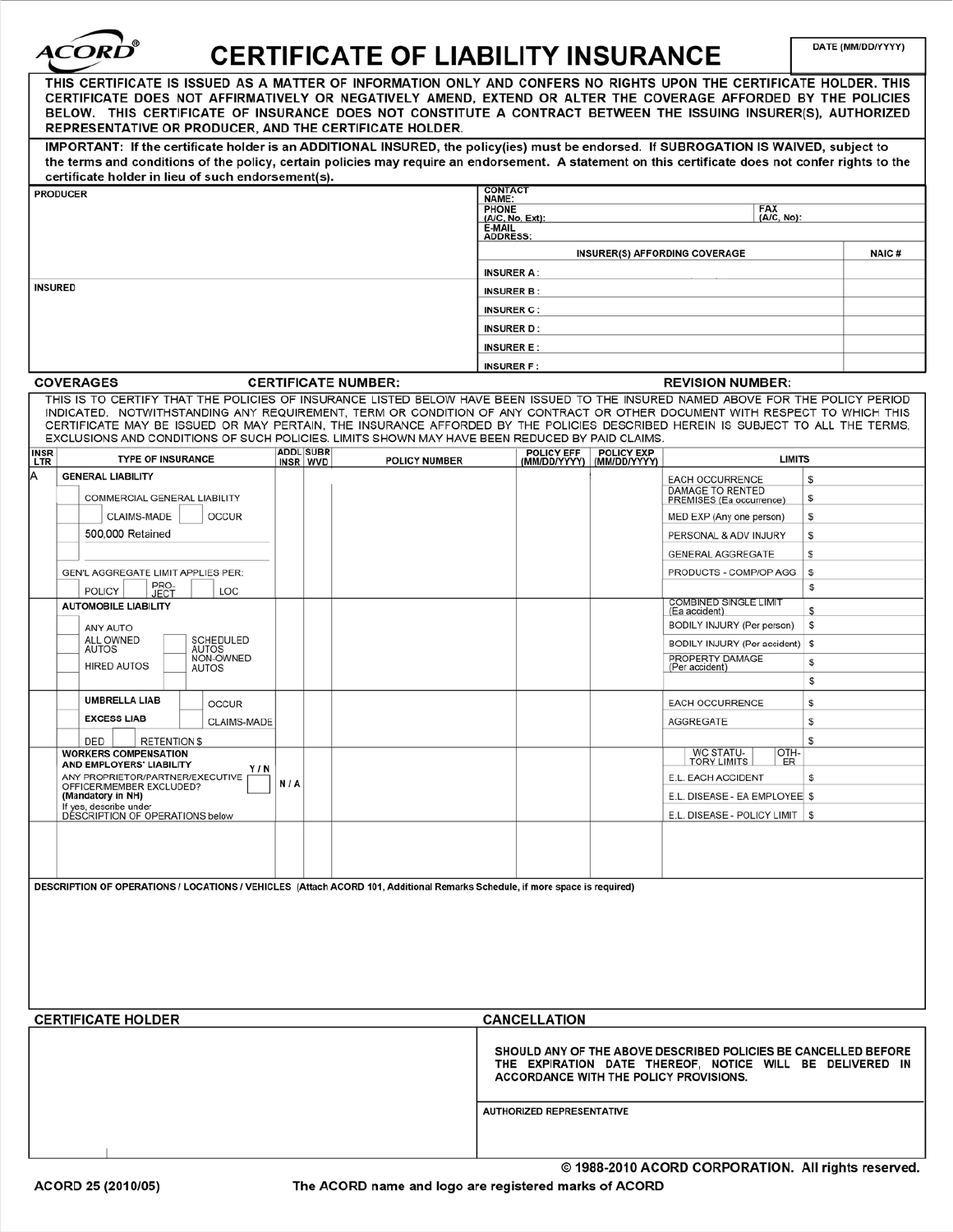

## **Memorandum of Agreement**

**(Form #1)**

#### **Type of Work Based Learning Experience: Non-Paid Internship**

This Work Based Learning Experience Agreement is entered into by and between the Syracuse City School District (SCSD) (Student), his/her Parents/Guardian,

(Parent/Guardian), and his/her Work Experience Employer, **Construction Construction** (Employer), on the date indicated below, whereby the Student will participate in a CTE Internship (Program at the Employer's place of business located at  $\qquad \qquad \qquad \qquad \qquad$  , on  $\qquad \qquad \qquad \qquad$  during the hours of

#### **THE STUDENT UNDERSTANDS THAT HIS/HER CONDUCT IS A REFLECTION UPON THE SCHOOL NAME AND AGREES THAT HE/SHE WILL:**

- 1. Provide his/her own transportation to and from the Employer's place of business (the SCHOOL, the Student's home school, the SCHOOL and the Employer are in no way responsible for providing the Student with transportation to and/or from the Employer's place of business at any time or for any incidents or accidents which may occur while the Student is on route to or from the Employer's place of business)
- 2. Demonstrate a conscientious attitude and be honest, punctual, cooperative, courteous and willing to learn while at the Employer's place of business.
- 3. Keep regular attendance as agreed upon with the Employer, excluding Employer-observed holidays, days on which the Employer's place of business is closed or other legal absences and understands that his/her attendance will be taken from his/her weekly attendance reports.
- 4. Keep regular attendance at his/her home school.
- 5. Give the Employer as much advance notice as possible if unable to report for work or to do so in a timely manner and contact the CTE teacher at (315) .
- 6. Report to SCHOOL if the Internship location is closed for any reason during at time in which the student is scheduled to be at the Internship location and SCHOOL is in session.
- 7. Complete weekly time log/record of attendance (Form # 8) reports as required by SCHOOL.
- 8. Engage in only those work based learning experiences approved by the supervisor at the work-site.

#### **THE EMPLOYER AGREES THAT IT WILL:**

- 1. Not permit the Student to replace any paid employee (in the case of an Internship).
- 2. Advise the Student of all company rules, regulations and policies which relate to the Student.
- 3. Explain to the Student the responsibilities and duties of his/her internship and shall correlate on-the-job training with safety instructions given by the SCHOOL.
- 4. The work of the Student in occupations declared particularly hazardous by the U.S. Department of Labor shall be (i) incidental to the Student's training; (ii) intermittent and for short periods of time; and (iii) under the direct and close supervision of a qualified and experienced person.
- 5. Provide direct supervision by an authorized employee to the Student as needed.
- 6. Complete an accident report form and return to SCHOOL in the event of an accident.
- 7. Review the Student's performance with him/her on a weekly basis and sign a weekly time sheet, complete an evaluation of the Student on forms provided by the SCHOOL.
- 8. Inform the SCHOOL Instructor/Coordinator when the Student is absent or not performing adequately by calling  $(315)$

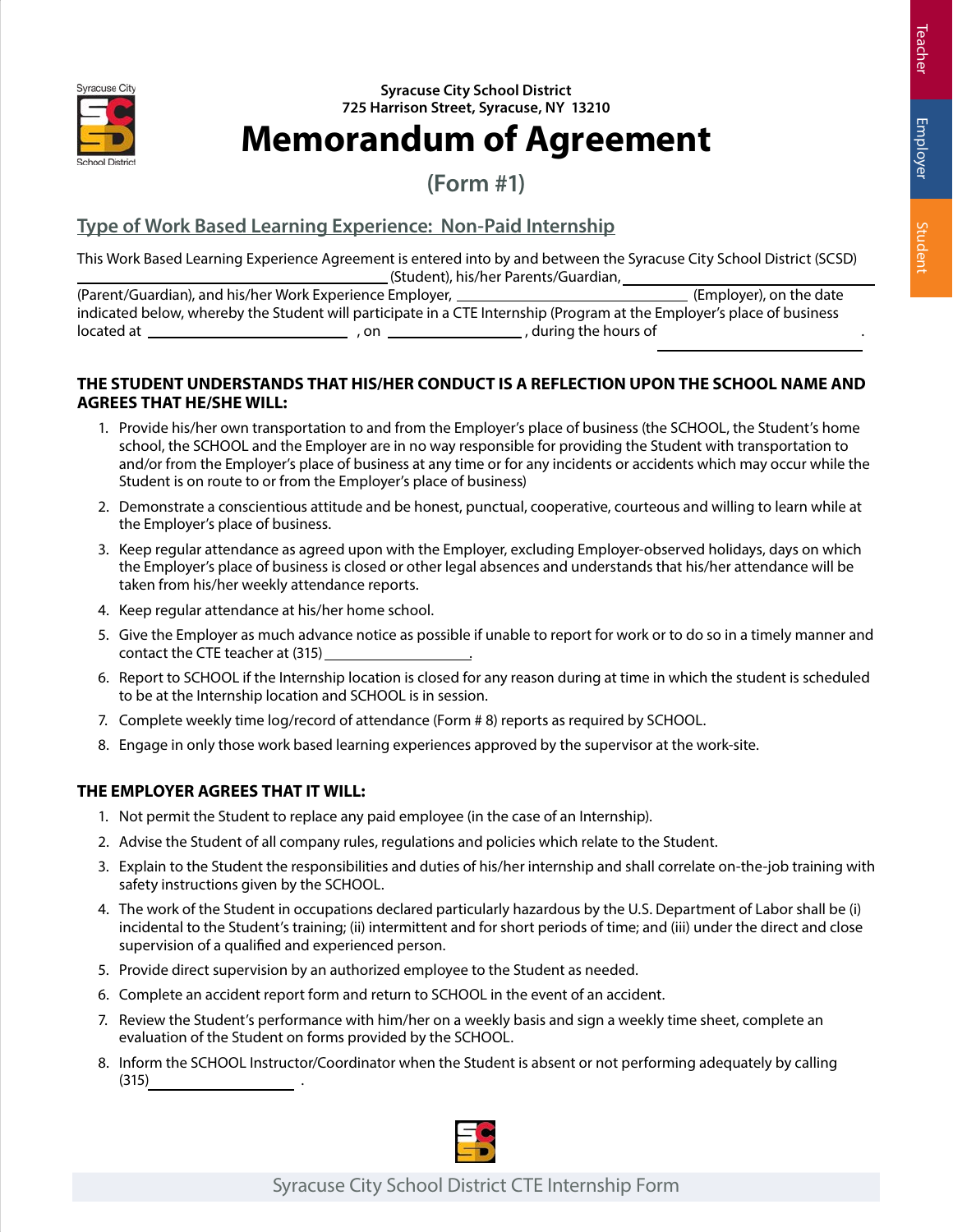9. Observe any and all laws that may relate to the Student's work experience.

#### **THE SCHOOL AGREES THAT IT WILL:**

- 1. Carry the insurance listed for students during class activities including internships, job experiences and work placement.
- 2. Accident Insurance: SCHOOL carries tertiary accident insurance to cover medical expenses as a result of an accident. The parent's health insurance is primary and the home school district would be secondary. General Liability Insurance: SCHOOL carries general liability insurance to cover up to one million dollars for a single event. As added protection, a ten million dollar umbrella policy is also in effect.
- 3. Assist the Student in securing internship placement regardless of his/her sex, race, color, national origin or disability (all inquiries and/or complaints regarding discrimination should be directed to the compliance officer, Patty Clark, SCSD Central Office, 725 Harrison Street, Syracuse, New York 13210. Telephone: (315) 435-4131.
- 4. Provide the STUDENT with safety instructions correlated by the EMPLOYER with on-the-job training.
- 5. Review with the Student and the Employer their respective responsibilities and obligations while participating in the Program.

The parties/signatories hereby agree that good communication and understanding between them is vital if the objectives of this Program are to be met and that joint conferences between the Student, Employer, Parent/Guardian, Instructor, and others may be scheduled from time to time in order to discuss:

- 1. the student's progress
- 2. any misunderstandings
- 3. the reason for termination of the Agreement

This Agreement is not in effect until signed by all parties. This Agreement may be terminated at any time by any party upon written notice to the other parties.

We the undersigned, have reviewed and agreed to the terms and conditions set forth herein.

| Date |            |               | Student               |
|------|------------|---------------|-----------------------|
| Date | $\sqrt{2}$ | $\sqrt{ }$    | Parent/ Guardian      |
| Date |            |               | Daytime Phone         |
|      |            |               | <b>Evening Phone</b>  |
| Date | $\sqrt{ }$ | $\frac{1}{2}$ | Employer/ Supervisor  |
| Date |            | $\sqrt{2}$    | <b>CTE Teacher</b>    |
| Date |            |               | Home School Principal |

The Syracuse City School District hereby advises students, parents, employees and the general public that it is committed to providing equal access to all categories of employment, programs and educational opportunities, including career and technical education opportunities, regardless of actual or perceived race, color, national origin, Native American ancestry/ethnicity, creed or religion, marital status, sex, sexual orientation, age, gender identity or expression, disability or any other legally protected category under federal, state or local law.

Inquiries regarding the District's non-discrimination policies should be directed to:

Executive Director of Student Support Services, Civil Rights Compliance Officer, Syracuse City School District, 725 Harrison Street • Syracuse, NY 13210 (315) 435-4131, Email: CivilRightsCompliance@scsd.us

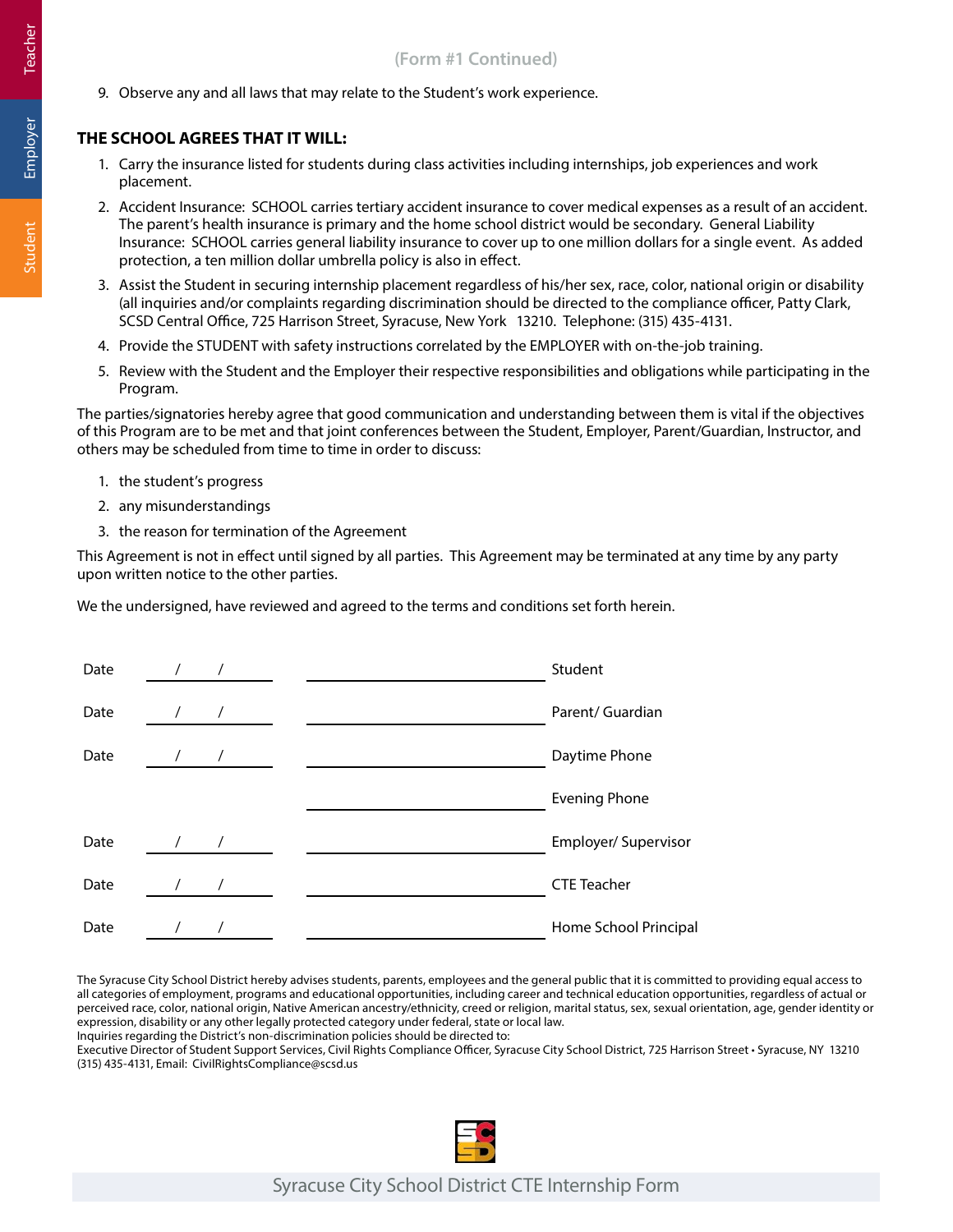

## **CTE Internship Program Application Form**

**(Form #2)**

#### **Personal Information**

| Last Name                         | <b>First Name</b> | Age                                                   | Date of Birth            |  |  |  |
|-----------------------------------|-------------------|-------------------------------------------------------|--------------------------|--|--|--|
| <b>Street</b>                     |                   | Home Telephone Number                                 | <b>Cell Phone Number</b> |  |  |  |
| City, State, Zip                  |                   | Telephone Number<br><b>Emergency Contact Name</b>     |                          |  |  |  |
| <b>Email Address</b>              |                   | Relationship to Emergency Contact                     |                          |  |  |  |
| Primary Parent/ Guardian Name     |                   | Parent/ Guardian's Telephone Number                   |                          |  |  |  |
| Primary Parent/ Guardian Email    |                   | Home<br>Cell                                          |                          |  |  |  |
| Secondary Parent/ Guardian Name   |                   | Secondary Parent/ Guardian's Telephone Number         |                          |  |  |  |
|                                   |                   | Home                                                  |                          |  |  |  |
| Secondary Parent/ Guardian Email  |                   | Cell                                                  |                          |  |  |  |
| Working Papers Certificate Number |                   | SCSD Student schedule should be attached to this form |                          |  |  |  |
|                                   |                   | <b>School Counselor</b>                               |                          |  |  |  |

#### **School Year Training/ Work Schedule Availability**

Please list the hours you can work during a typical weekly schedule

| Sunday. | Monday | Tuesday | Wednesday | <b>Thursday</b> | Friday | Saturdav |
|---------|--------|---------|-----------|-----------------|--------|----------|
|         |        |         |           |                 |        |          |

**Please** check applicable box: □ Fixed Schedule □ Schedule will vary

#### **Sports, Clubs, and Other Activities**

#### **Transportation**

Please check the appropriate response

|                                                                  |  |  | $\Box$ Do you have a license? $\Box$ Yes $\Box$ No $\Box$ If YES, which license do you have? $\Box$ Full License $\Box$ Junior License |  |
|------------------------------------------------------------------|--|--|----------------------------------------------------------------------------------------------------------------------------------------|--|
| $ $ Do you drive to school? $\Box$ Yes $\Box$ No License Number: |  |  |                                                                                                                                        |  |

If you do not have a license, how do you plan on getting to and from your internship?

 $\Box$  Public Transportation  $\Box$  Other

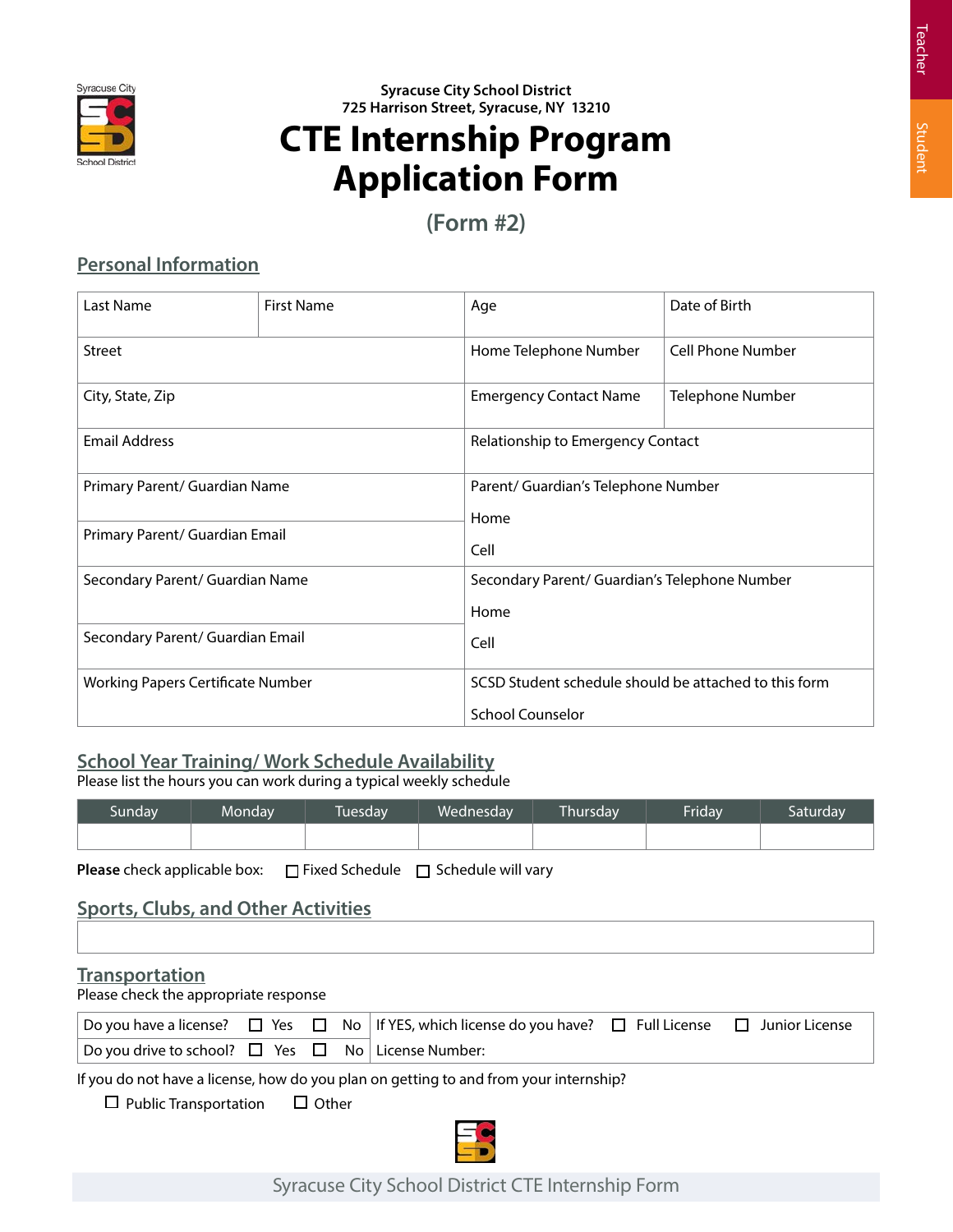#### **INSURANCE COVERAGE IN CASE OF INJURIES TO STUDENT AT INTERNSHIP:**

#### **EMPLOYER'S WORKER'S COMPENSATION MUST COVER THE STUDENT IN CASE OF INJURIES AT TRAINING SITE.** PROGRAM AWARENESS STATEMENT TO BE CHECKED BY STUDENTS:

- ☐ In order to receive credit for my work-based learning experience, I must be training at a legal site approved by the school's CTE Teacher or work-based learning coordinator.
- ☐ I must notify my CTE teacher or work-based learning coordinator immediately if there is a change of work schedule or duties at the training site.
- $\square$  Failure to report any disciplinary action, termination, or proper documentation of hours may result in the student not earning school credit.
- ☐ Students must present all daily attendance records to CTE teacher or work-based learning coordinator weekly and complete all assignments related to the program.
- $\Box$  I must immediately notify my work-based learning coordinator if I have or develop any medical condition(s) which affects my ability to participate in training, such as allergies, lifting heavy items, movement, standing, sitting, migraine headaches, etc. If there are any current conditions, please state them below. The presence of such a condition will not necessarily preclude me from participating in the internship and accommodations may be provided.

#### **PARENTAL/GUARDIAN PERMISSION AND PICTURE/NEWS STORY RELEASE:**

I give my child, permission to participate in the work-based learning internship at the Syracuse City School District. By signing the parental permission form, it is understood that:

- All the information is accurate.
- In order to receive credit, students must work a minimum of 150 hours during the school year.
- All students must report to CTE teacher or work-based learning coordinator in the case of any change in employment.
- Failure to report any disciplinary action, termination, or proper documentation may result in the student not earning school credit.
- Students must present all daily attendance records to CTE teacher or work-based learning coordinator weekly and complete all assignments related to the program.
- A student with a junior license must only drive to school if they go directly to work following the school day and they must carry with them the proper paperwork as directed by the work-based learning coordinator.

In addition to agreeing with the above statements, please check off one:

- □ I give permission for my child's photograph or name to be used to promote the Work Experience Program.
- ☐ I do not want my child's photograph or name to be used to promote the Work Experience Program.

The Syracuse City School District hereby advises students, parents, employees and the general public that it is committed to providing equal access to all categories of employment, programs and educational opportunities, including career and technical education opportunities, regardless of actual or perceived race, color, national origin, Native American ancestry/ethnicity, creed or religion, marital status, sex, sexual orientation, age, gender identity or expression, disability or any other legally protected category under federal, state or local law. Inquiries regarding the District's non-discrimination policies should be directed to: Executive Director of Student Support Services, Civil Rights Compliance Officer, Syracuse City School District, 725 Harrison Street • Syracuse, NY 13210/ (315) 435-4131, Email: CivilRightsCompliance@scsd.us

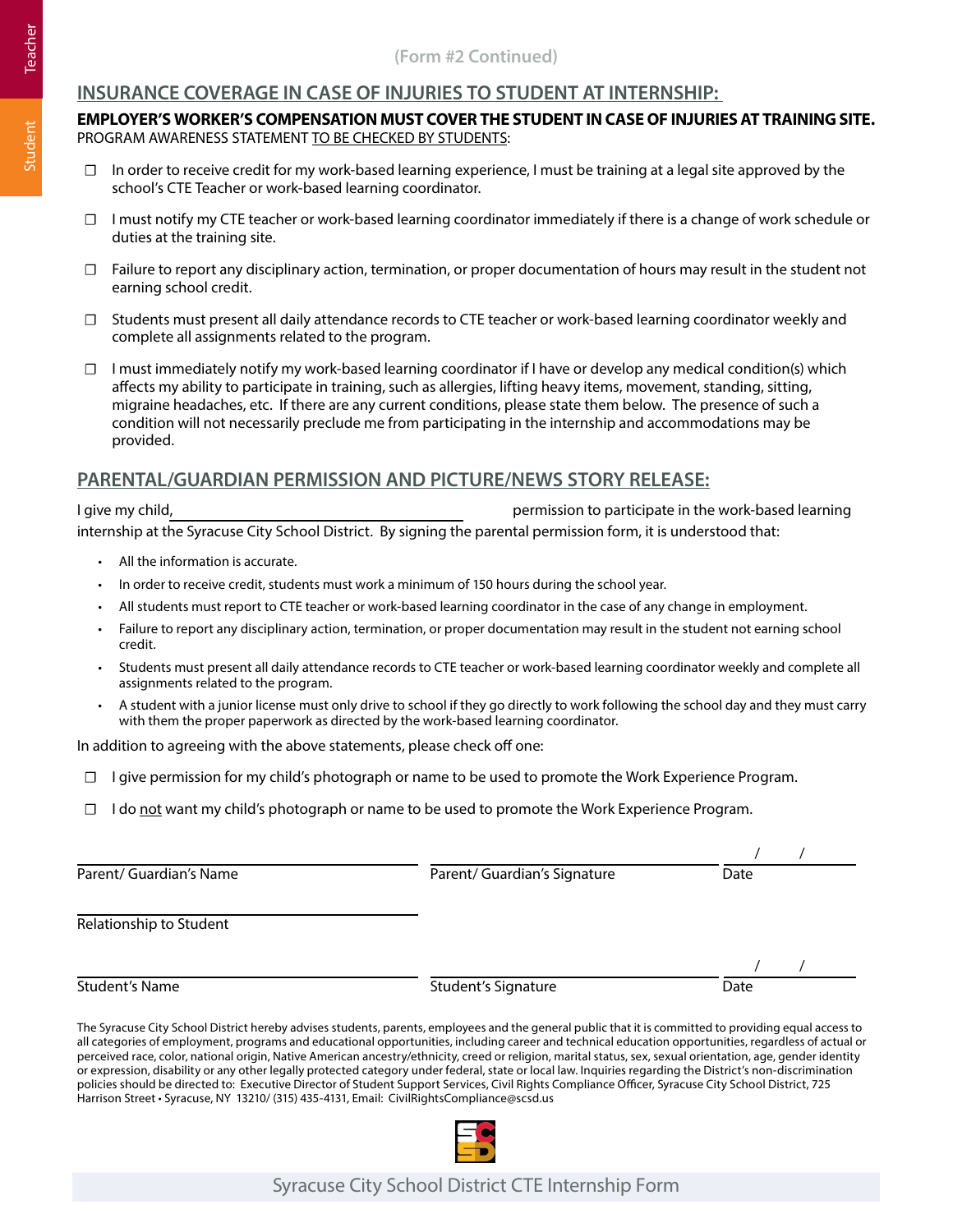

## **CTE Internship Ready to Work Assessment**

**(Form #3)**

|             |                                                            |         |         |                          |    |                                                                |      | $\prime$        |                          |
|-------------|------------------------------------------------------------|---------|---------|--------------------------|----|----------------------------------------------------------------|------|-----------------|--------------------------|
| Name        |                                                            |         |         | Program                  |    |                                                                | Date |                 |                          |
|             |                                                            |         |         | <b>Scale</b>             |    | $1 =$ Seldom. 2 = Occasionally. 3 = Usually. 4 = Always.       |      |                 |                          |
|             |                                                            | Student | Teacher | Onsite <sub>rvisor</sub> |    |                                                                |      | student reacher | Onsite <sub>rvisor</sub> |
| <b>ZEST</b> |                                                            |         |         |                          |    | <b>OPTIMISM</b>                                                |      |                 |                          |
| 1           | Actively participates                                      |         |         |                          | 15 | Gets over frustrations and setbacks<br>quickly                 |      |                 |                          |
| 2           | Shows enthusiasm                                           |         |         |                          | 16 | Believes that effort will improve his<br>or her future         |      |                 |                          |
| 3           | Invigorates others                                         |         |         |                          |    | <b>GRATITUDE</b>                                               |      |                 |                          |
| <b>GRIT</b> |                                                            |         |         |                          | 17 | Recognizes and shows appreciation<br>for others                |      |                 |                          |
| 4           | Finishes whatever he or she begins                         |         |         |                          | 18 | Recognizes and shows appreciation<br>for his/her opportunities |      |                 |                          |
| 5           | Tries very hard even after                                 |         |         |                          |    | <b>SOCIAL INTELLIGENCE</b>                                     |      |                 |                          |
| 6           | experiencing failure<br>Works independently with focus     |         |         |                          | 19 | Is able to find solutions during<br>conflicts with others      |      |                 |                          |
|             | <b>SELF CONTROL SCHOOL WORK</b>                            |         |         |                          | 20 | Demonstrates respect for feelings<br>of others                 |      |                 |                          |
| 7           | Comes to class prepared                                    |         |         |                          | 21 | Knows when and how to include<br>others                        |      |                 |                          |
| 8           | Pays attention and resists                                 |         |         |                          |    | <b>CURIOSITY</b>                                               |      |                 |                          |
| 9           | distractions<br>Remembers and follows directions           |         |         |                          | 22 | Is eager to explore new things                                 |      |                 |                          |
|             |                                                            |         |         |                          | 23 | Asks and answers questions to                                  |      |                 |                          |
| 10          | Gets to work right away rather than<br>procrastinating     |         |         |                          | 24 | deepen understanding<br>Actively listens to others.            |      |                 |                          |
|             | <b>SELF-CONTROL INTERPERSONAL</b>                          |         |         |                          |    |                                                                |      |                 |                          |
| 11          | Remains calm even when criticized<br>or otherwise provoked |         |         |                          |    | <b>ACADEMIC PERFORMANCE</b>                                    |      |                 |                          |
| 12          | Allows others to speak without                             |         |         |                          | 25 | Completes all assignments with<br>quality and timeliness       |      |                 |                          |
|             | interruption                                               |         |         |                          | 26 | Uses tools appropriately and safely                            |      |                 |                          |
| 13          | Is polite to adults and peers                              |         |         |                          |    | <b>COMMITMENT</b>                                              |      |                 |                          |
| 14          | Keeps his/her temper in check                              |         |         |                          | 27 | Attends class with one or less<br>absences per quarter         |      |                 |                          |
|             |                                                            |         |         |                          | ገହ | Domonstratos lovalty and                                       |      |                 |                          |

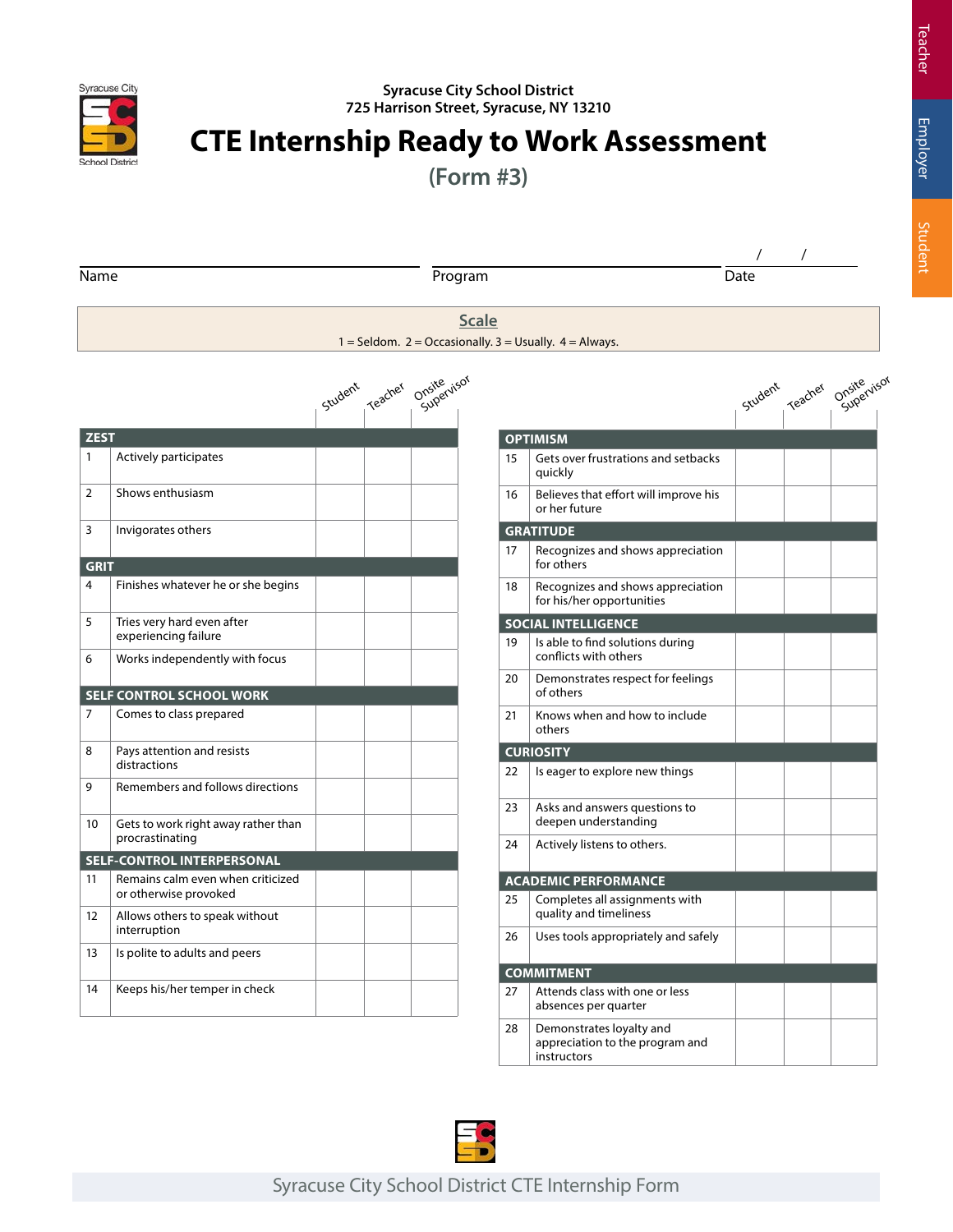



## **CTE Internship Training Plan**

**(Form #4)**

| <b>Student's Name</b>             | Email                        |               |
|-----------------------------------|------------------------------|---------------|
| <b>Student's Address</b>          | Telephone                    | Date of Birth |
| <b>CTE Program Career Cluster</b> | Working Papers Certificate # |               |
| <b>School Coordinator</b>         |                              |               |
| Phone Number                      |                              |               |
| Fax Number                        |                              |               |
| Email                             |                              |               |
| Employer                          |                              |               |
| Phone Number                      |                              |               |
| Fax Number                        |                              |               |
| Email                             |                              |               |
| Immediate Job Supervisor          |                              |               |
| <b>Phone Number</b>               |                              |               |
| Email                             |                              |               |
| Corporate Address                 |                              |               |

#### **Training Schedule**

| Sunday | Mondav | <b>Tuesday</b> | Wednesday | Thursday | Friday | Saturdav |
|--------|--------|----------------|-----------|----------|--------|----------|
|        |        |                |           |          |        |          |

#### **Insurance Coverage**

 $\Box$  Student is a non-paid intern – Worker's Compensation

 $\Box$  Student is a non-paid observer – Worker's Compensation

|  |  | <b>Transportation Provided by</b> |  |  |
|--|--|-----------------------------------|--|--|
|--|--|-----------------------------------|--|--|

 $\Box$  Student/parent will provide own transportation

 $\Box$  School district will provide transportation during school hours

#### **Goals for this Work-Based Learning Student:**

- 1. To explore, learn and develop the skills necessary for this career.
- 2. To develop the Career Ready Practices necessary for success in the global, competitive world.
- 3. To be trained in the safe operations of this job title.
- 4. To be able to demonstrate positive behavior and appropriate dress.



# Student Employer Teacher Student Employer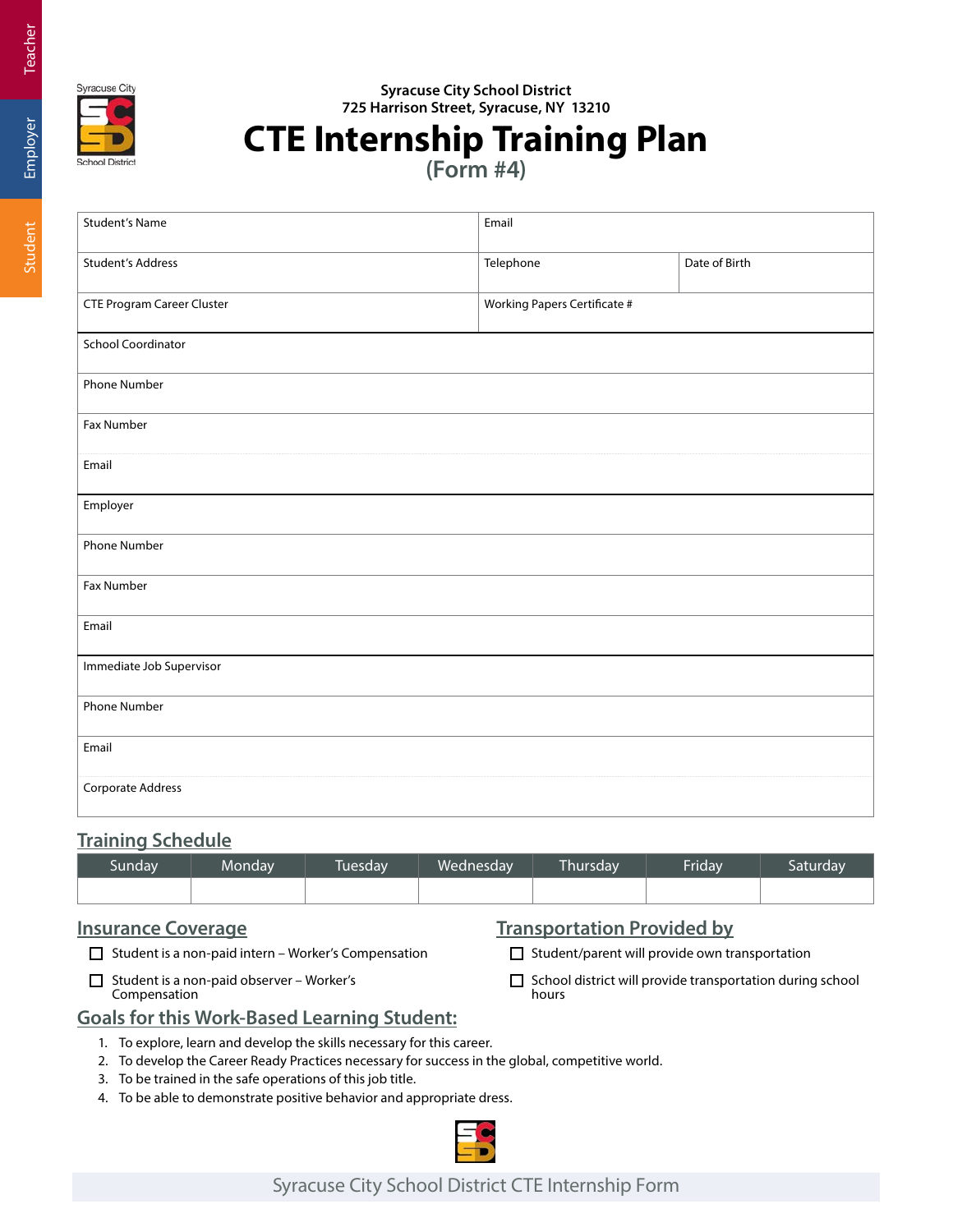#### **(Form #4 Continued)**

|     | <b>JOB TASKS AND LEARNING OUTCOMES</b><br>(Determined by the Employer and Coordinator) | <b>ACHIEVEMENT LEVEL AND COMMENTS</b><br>1. Mastered skill<br>2. Needs more training at the work site.<br>3. Needs more training at school.<br>4. Has not reached this training area. |
|-----|----------------------------------------------------------------------------------------|---------------------------------------------------------------------------------------------------------------------------------------------------------------------------------------|
| 1.  |                                                                                        |                                                                                                                                                                                       |
| 2.  |                                                                                        |                                                                                                                                                                                       |
| 3.  |                                                                                        |                                                                                                                                                                                       |
| 4.  |                                                                                        |                                                                                                                                                                                       |
| 5.  |                                                                                        |                                                                                                                                                                                       |
| 6.  |                                                                                        |                                                                                                                                                                                       |
| 7.  |                                                                                        |                                                                                                                                                                                       |
| 8.  |                                                                                        |                                                                                                                                                                                       |
| 9.  |                                                                                        |                                                                                                                                                                                       |
| 10. |                                                                                        |                                                                                                                                                                                       |

| <b>CAREER READY PRACTICES</b>                                                       | <b>Always</b> | <b>Frequently</b> | <b>Occasionally</b> | <b>Rarely</b> |
|-------------------------------------------------------------------------------------|---------------|-------------------|---------------------|---------------|
| 1. Student works cooperatively as a team member?                                    |               |                   |                     |               |
| 2. Student is able to read instructions for information<br>and application.         |               | $\mathsf{L}$      | П                   |               |
| 3. Student can calculate and measure for information<br>and application.            |               |                   | П                   |               |
| 4. Student can behave in a responsible manner<br>without supervision.               |               |                   | П                   |               |
| 5. Student can communicate verbally and in writing to<br>evoke clear understanding. |               |                   | П                   |               |
| 6. Student demonstrates good listening and follow<br>through skills.                |               |                   | <b>Talent</b>       |               |
| 7. Student demonstrates critical thinking and problem<br>solving skills.            |               |                   | n                   |               |
| 8. Student can locate and manage resources for<br>problem solving.                  |               |                   | $\mathcal{L}$       |               |
| 9. Student demonstrates a positive work ethic.                                      |               | l I               | П                   |               |
| 10. Student demonstrates computer literacy.                                         |               |                   |                     |               |

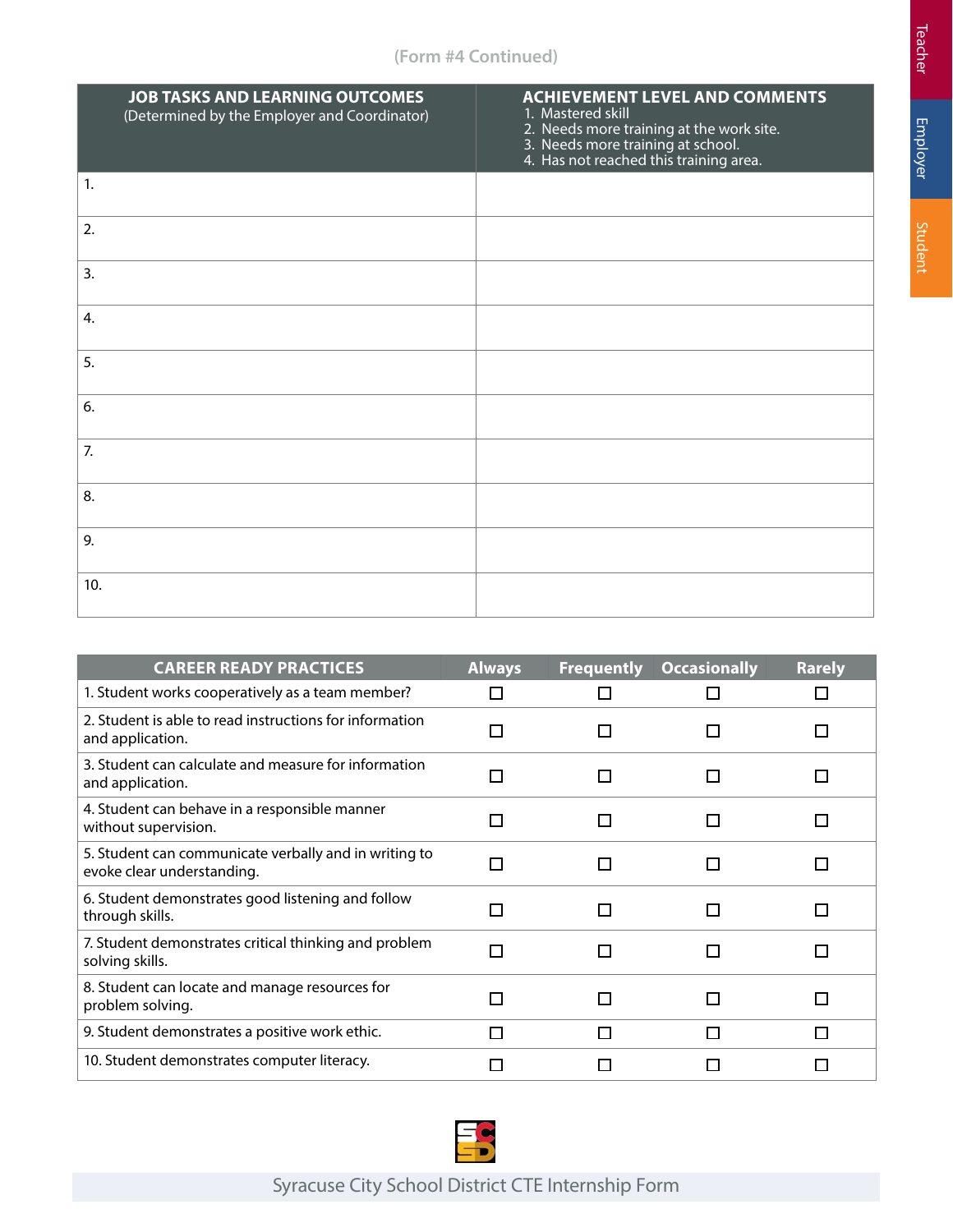#### **(Form #4 Continued)**

| <b>SAFETY TRAINING</b>                                                                                |  | <b>DATE OF</b><br><b>SAFETY</b><br><b>TRAINING</b> | <b>ACHIEVEMENT LEVEL AND</b><br><b>COMMENTS</b><br>1. Mastered safety training instruction.<br>2. Needs more safety training at work<br>site.<br>3. Needs more safety training at school.<br>4. Has not reached this training area. |
|-------------------------------------------------------------------------------------------------------|--|----------------------------------------------------|-------------------------------------------------------------------------------------------------------------------------------------------------------------------------------------------------------------------------------------|
| 1. Safety precautions related to stairs, floors, office<br>equipment and furniture.                   |  |                                                    |                                                                                                                                                                                                                                     |
| 2. Safety precaution related to proper dress apparel, shoes,<br>gloves, head, eye and ear protection. |  |                                                    |                                                                                                                                                                                                                                     |
| 3. Safety precaution related to use of tools, machines, and<br>chemicals.                             |  |                                                    |                                                                                                                                                                                                                                     |
| 4. Safety precautions related to fire, weather and other<br>natural disasters.                        |  |                                                    |                                                                                                                                                                                                                                     |
| 5. Safety precautions related to sexual harassment and<br>workplace violence.                         |  |                                                    |                                                                                                                                                                                                                                     |
| <b>DRESS AND BEHAVIOR CODE</b><br><b>FOR POSITION</b>                                                 |  |                                                    | <b>ACHIEVEMENT LEVEL AND COMMENTS</b><br>1. Dresses/behaves appropriately<br>2. Needs to modify dress/behavior.<br>3. Needs personal consultation.                                                                                  |
|                                                                                                       |  |                                                    |                                                                                                                                                                                                                                     |
|                                                                                                       |  |                                                    |                                                                                                                                                                                                                                     |
|                                                                                                       |  |                                                    |                                                                                                                                                                                                                                     |
|                                                                                                       |  |                                                    |                                                                                                                                                                                                                                     |

| Employer Name                                                                                                                                                                                                                                                                                                                                                                                                                                                                                                                                                                                                                                                                                                                                                                                                                                                                                    | <b>Employer Signature</b>                    | Date          |  |
|--------------------------------------------------------------------------------------------------------------------------------------------------------------------------------------------------------------------------------------------------------------------------------------------------------------------------------------------------------------------------------------------------------------------------------------------------------------------------------------------------------------------------------------------------------------------------------------------------------------------------------------------------------------------------------------------------------------------------------------------------------------------------------------------------------------------------------------------------------------------------------------------------|----------------------------------------------|---------------|--|
|                                                                                                                                                                                                                                                                                                                                                                                                                                                                                                                                                                                                                                                                                                                                                                                                                                                                                                  |                                              |               |  |
| Work-based Learning Coordinator Name                                                                                                                                                                                                                                                                                                                                                                                                                                                                                                                                                                                                                                                                                                                                                                                                                                                             | Work Based Learning Coordinator<br>Signature | Date          |  |
|                                                                                                                                                                                                                                                                                                                                                                                                                                                                                                                                                                                                                                                                                                                                                                                                                                                                                                  |                                              |               |  |
| Parent/ Guardian Name                                                                                                                                                                                                                                                                                                                                                                                                                                                                                                                                                                                                                                                                                                                                                                                                                                                                            | Parent/Guardian Signature                    | Date          |  |
|                                                                                                                                                                                                                                                                                                                                                                                                                                                                                                                                                                                                                                                                                                                                                                                                                                                                                                  |                                              |               |  |
| <b>Student Name</b>                                                                                                                                                                                                                                                                                                                                                                                                                                                                                                                                                                                                                                                                                                                                                                                                                                                                              | Student Signature                            | Date          |  |
| If you have any questions please do not hesitate to contact me at (315) 435-                                                                                                                                                                                                                                                                                                                                                                                                                                                                                                                                                                                                                                                                                                                                                                                                                     |                                              |               |  |
| Thank you for your cooperation!                                                                                                                                                                                                                                                                                                                                                                                                                                                                                                                                                                                                                                                                                                                                                                                                                                                                  |                                              | . CTE Teacher |  |
| The Syracuse City School District hereby advises students, parents, employees and the general public that it is committed to providing equal access to all categories of employment, programs and<br>educational opportunities, including career and technical education opportunities, regardless of actual or perceived race, color, national origin, Native American ancestry/ethnicity, creed or religion,<br>marital status, sex, sexual orientation, age, gender identity or expression, disability or any other legally protected category under federal, state or local law. Inquiries regarding the District's non-<br>discrimination policies should be directed to: Executive Director of Student Support Services, Civil Rights Compliance Officer, Syracuse City School District, 725 Harrison Street · Syracuse, NY 13210/<br>(315) 435-4131, Email: CivilRightsCompliance@scsd.us |                                              |               |  |

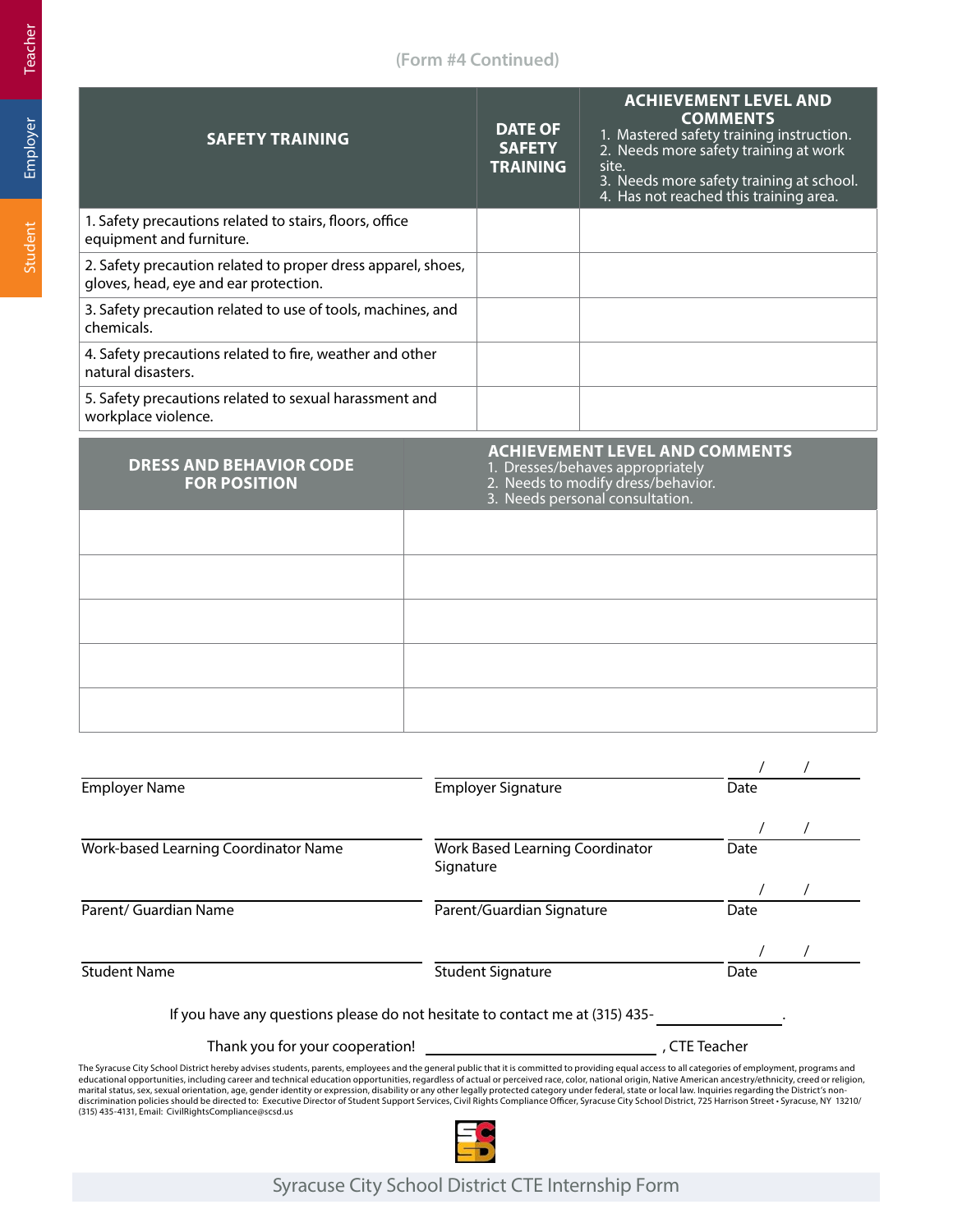

## **SCSD CTE Internship Notification of Unpaid Internship**

**(Form #5)**

This form serves as notification that the Syracuse City School District CTE Internship is an unpaid internship and students are not due any wages per New York State Department of Labor.

Student **Date** 

 $\begin{array}{c|c} & / & / \\ \hline \text{Date} & & \end{array}$ 

 $\frac{1}{\sqrt{1-\frac{1}{2}}}\frac{1}{\sqrt{1-\frac{1}{2}}}\frac{1}{\sqrt{1-\frac{1}{2}}}\frac{1}{\sqrt{1-\frac{1}{2}}}\frac{1}{\sqrt{1-\frac{1}{2}}}\frac{1}{\sqrt{1-\frac{1}{2}}}\frac{1}{\sqrt{1-\frac{1}{2}}}\frac{1}{\sqrt{1-\frac{1}{2}}}\frac{1}{\sqrt{1-\frac{1}{2}}}\frac{1}{\sqrt{1-\frac{1}{2}}}\frac{1}{\sqrt{1-\frac{1}{2}}}\frac{1}{\sqrt{1-\frac{1}{2}}}\frac{1}{\sqrt{1-\frac{1}{2}}}\frac{1}{\sqrt{1-\frac{$ 

Worksite Representative/ Mentor

CTE Teacher/ WBL Coordinator

 $\begin{array}{c|c} & / & / \\ \hline \text{Date} & & \\ \end{array}$ 

Teacher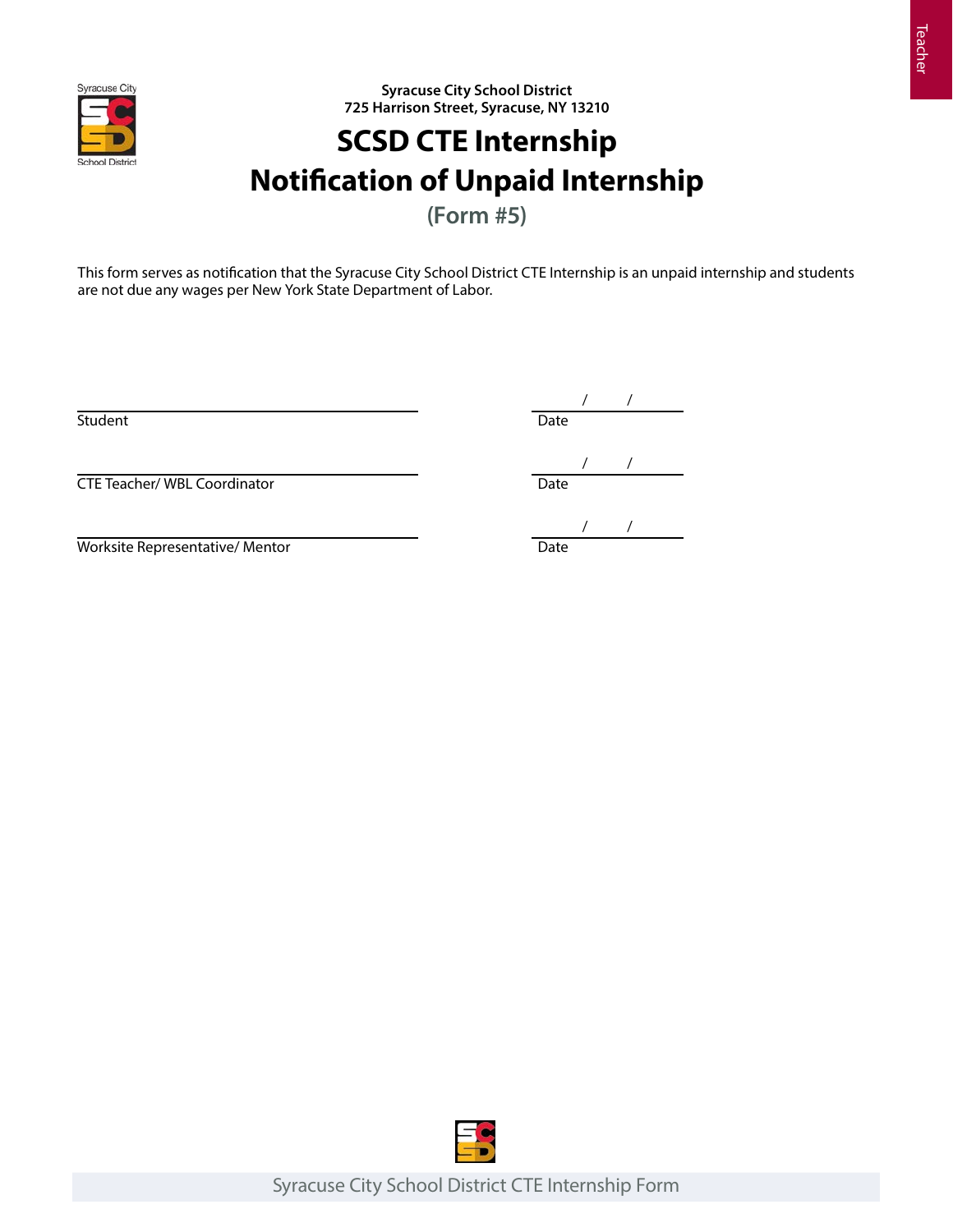

## **SCSD Internship Safety Certification**

**(Form #6)**

Student Date

/ /

Mentor or Supervisor **CTE/ WBL Teacher** 

**Student CTE Program SCSD Career and Technical Program:**

| <b>SAFETY</b><br><b>CERTIFICATIONS</b> |              | <b>Date</b> |  |
|----------------------------------------|--------------|-------------|--|
| OSHA 10                                | $\mathbf{I}$ |             |  |
| Safe Serv                              |              |             |  |
| <b>First Aid</b>                       |              |             |  |
| <b>CPR</b>                             |              |             |  |
| Other                                  |              |             |  |

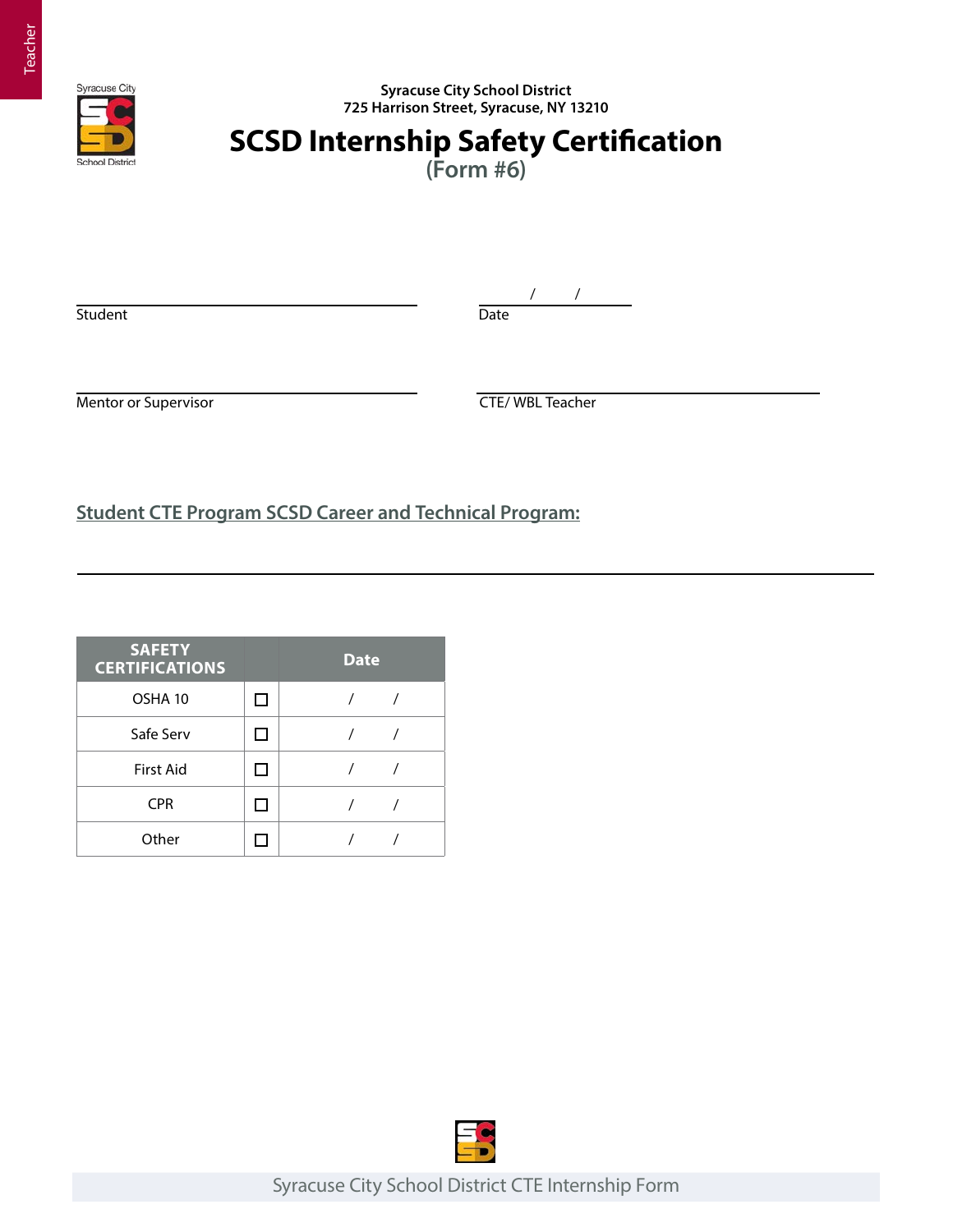

## **SCSD Internship Worksite Orientation**

**(Form #7)**

Student Date

/ /

Mentor or Supervisor **CTE/ WBL Teacher** 

#### **Company Orientation**

Directions: Be sure that your student employee obtains information about the factors listed below. Check the information on each item as it is completed. Return the completed form to the CTE Teacher or Work Based Learning Coordinator.

| <b>Tour of Workplace</b> |                                                  |              | <b>Department/Position Specifics</b>                                        |
|--------------------------|--------------------------------------------------|--------------|-----------------------------------------------------------------------------|
| ΙI                       | A tour of the workplace                          | П            | Explanation of work schedule                                                |
| П                        | An overview of the company safety plan           | П            | Review of dress and conduct code                                            |
|                          | Introductions to co-workers                      | П            | Review of hours, breaks and lunch policies                                  |
|                          | <b>Tour of Employee Facilities</b>               | П            | Location of time clock or sign-in                                           |
| П                        | Rest rooms                                       | П            | Attendance requirements, including<br>procedures for calling in when absent |
|                          | Lunch room<br>Where to store personal belongings | $\mathbf{I}$ | Relationship to working with other<br>departments or co-workers             |
| Other                    |                                                  | Job Specific |                                                                             |
| <b>Safety Plan</b>       |                                                  | □            | How to use the phones and office equipment                                  |
| П                        | Safety plan                                      | ⊓            | Supplies, paper, pens, etc.                                                 |
| П                        | Stairwell/fire exits                             | П            | Job description, Work-Based Learning Plan and<br>evaluation process         |
| П                        | <b>Fire Extinguishers</b>                        |              |                                                                             |
| $\blacksquare$           | Special hazards                                  |              | <b>Supervisors Expectations</b>                                             |
|                          | Accident prevention                              | П            | Dress code including clothing, hair and jewelry                             |
| ΙI                       | Safety Training Log, updated as needed           |              | Work performance including productivity and<br>work habits                  |
| <b>About the Company</b> |                                                  | ΙI           | Company culture                                                             |
| U                        | Discuss company organizational structure         |              | <b>Materials provided to intern</b>                                         |
| П                        | Review type of business, products, services      | $\Box$       | Copy of personnel handbook                                                  |
|                          | Overview of who the customers are                | П            | Organizational charts                                                       |
| Other                    |                                                  | П            | Telephone directory                                                         |
|                          |                                                  | п            | Security procedures                                                         |
|                          |                                                  |              |                                                                             |
|                          | Employer/training sponsor                        | Date         |                                                                             |
|                          |                                                  |              |                                                                             |
| Student                  |                                                  | Date         |                                                                             |
|                          |                                                  |              |                                                                             |
|                          | <b>CTE Teacher/WBL Coordinator</b>               | Date         |                                                                             |
|                          |                                                  |              |                                                                             |
|                          |                                                  |              |                                                                             |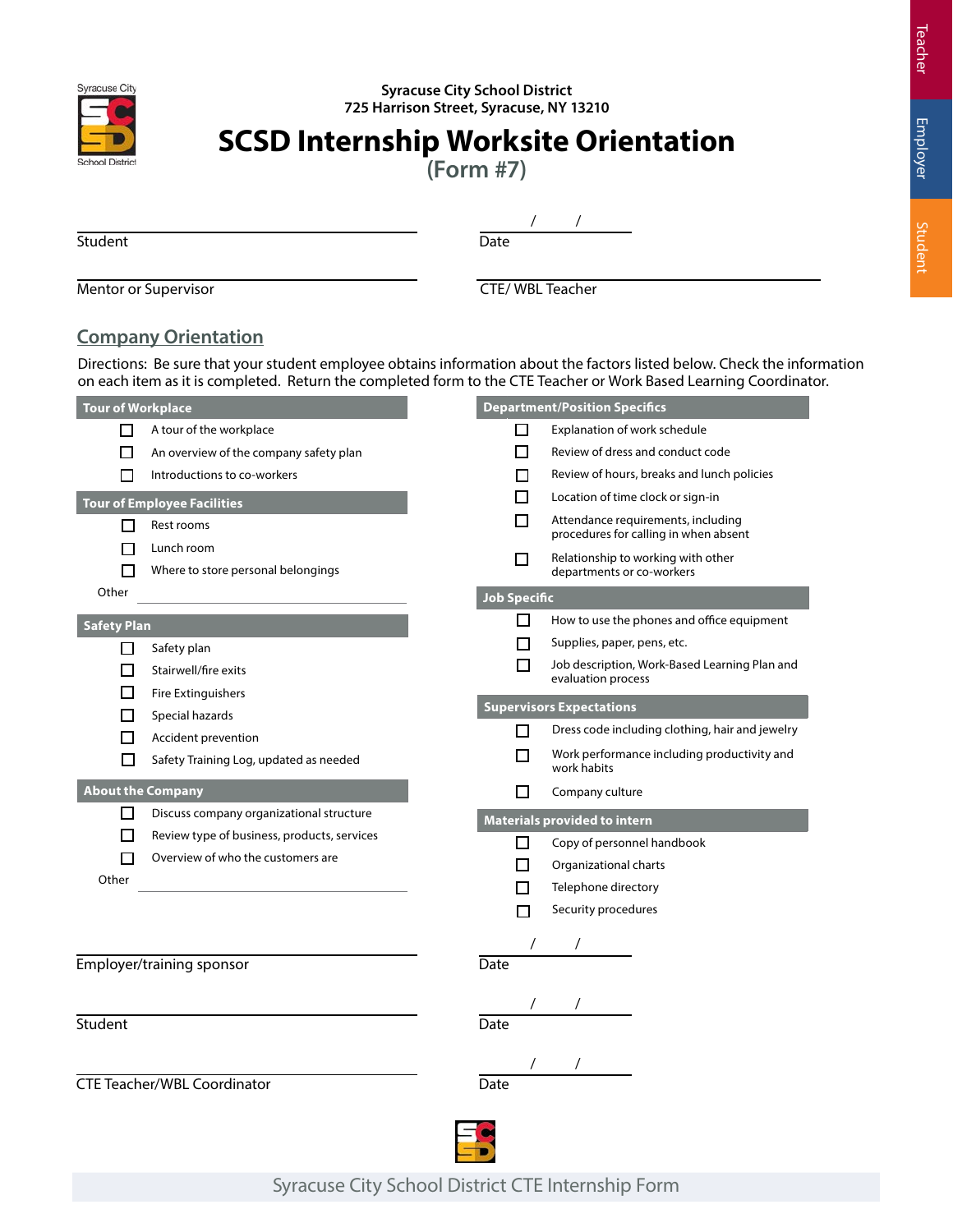Teacher

Student

#### **Syracuse City School District 725 Harrison Street, Syracuse, NY 13210**



vracuse City

## **Weekly Time Log/Record of Attendance**

**(Form #8)**

Student Training Title

Worksite Supervisor

**Time Log for the Week of:** / /

|           | Date | <b>Start Time</b> | <b>End Time</b> | <b>Hours Worked</b> |
|-----------|------|-------------------|-----------------|---------------------|
| Sunday    |      |                   |                 |                     |
| Monday    |      |                   |                 |                     |
| Tuesday   |      |                   |                 |                     |
| Wednesday |      |                   |                 |                     |
| Thursday  |      |                   |                 |                     |
| Friday    |      |                   |                 |                     |
| Saturday  |      |                   |                 |                     |

#### **Total Weekly Hours:**

Student please list any new tasks performed this week:

By signing this timesheet, you are certifying that it is correct and truthful.

Student's Signature

Supervisor Name Phone

| Date |  |  |
|------|--|--|
|      |  |  |
| Date |  |  |

Supervisor's Signature

#### **Attention Worksite Supervisor:**

If you have any questions or concerns, please contact:

CTE Teacher Phone

The Syracuse City School District hereby advises students, parents, employees and the general public that it is committed to providing equal access to all categories of employment, programs and educational opportunities, including career and technical education opportunities, regardless of actual or perceived race, color, national origin, Native American ancestry/ethnicity, creed or religion, marital status, sex, sexual orientation, age, gender identity or expression, disability or any other legally protected category under federal, state or local law. Inquiries regarding the District's non-<br>discrimination poli (315) 435-4131, Email: CivilRightsCompliance@scsd.us

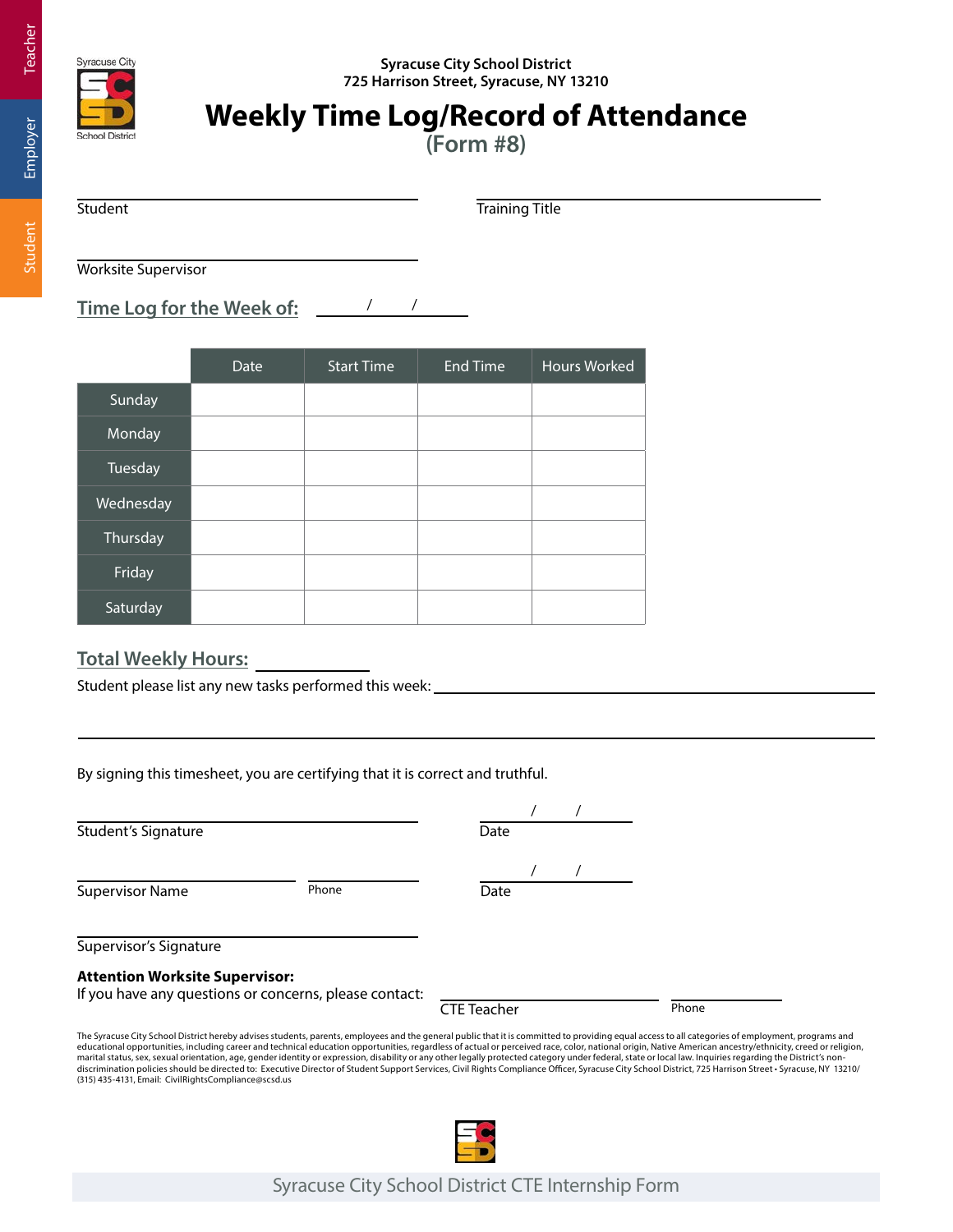

**725 Harrison Street, Syracuse, NY 13210 SCSD CTE Internship Student Evaluation**

**(Form #9)**

CTE Program

Dates of Internship

Year to Graduate

Please complete this form upon completion of your internship.

/ / — / /

|                                                                                                      | <b>Strongly</b><br><b>Agree</b> | <b>Agree</b> | <b>Indifferent</b> | <b>Disagree</b> | <b>Strongly</b><br><b>Disagree</b> |  |  |
|------------------------------------------------------------------------------------------------------|---------------------------------|--------------|--------------------|-----------------|------------------------------------|--|--|
| Overall, I had a great experience                                                                    | П                               | П            | $\Box$             | П               | П                                  |  |  |
| I was actively involved in the team meetings<br>and felt free to express my thoughts and<br>opinions | П                               | H            |                    |                 |                                    |  |  |
| My mentors encouraged and responded to my<br>questions                                               | П                               | П            | П                  | П               | П                                  |  |  |
| I have an increased appreciation for teamwork                                                        | П                               | П            | П                  | П               | П                                  |  |  |
| I have a greater ability to ask good questions<br>and synthesize information                         | П                               | H            | H                  | П               | $\Box$                             |  |  |
| I was presented with opportunities to learn<br>by doing                                              | П                               | П            | П                  | П               |                                    |  |  |
| I gained factual knowledge about careers<br>throughout the internship                                | П                               | П            | $\Box$             | П               | $\mathsf{L}$                       |  |  |
| I would recommend this opportunity to others                                                         | □                               | П            | $\Box$             | П               | П                                  |  |  |
| My time was well spent                                                                               | П                               | П            | П                  | П               | $\Box$                             |  |  |
| I would consider this employer as a future<br>employer                                               | П                               | П            | П                  | П               |                                    |  |  |
| My co-workers are generally positive about<br>work                                                   | П                               | П            | П                  | П               |                                    |  |  |
| The best thing about my experience was                                                               |                                 |              |                    |                 |                                    |  |  |
|                                                                                                      |                                 |              |                    |                 |                                    |  |  |
| Any suggestions on how we could improve the intern experience?                                       |                                 |              |                    |                 |                                    |  |  |

Other comments…

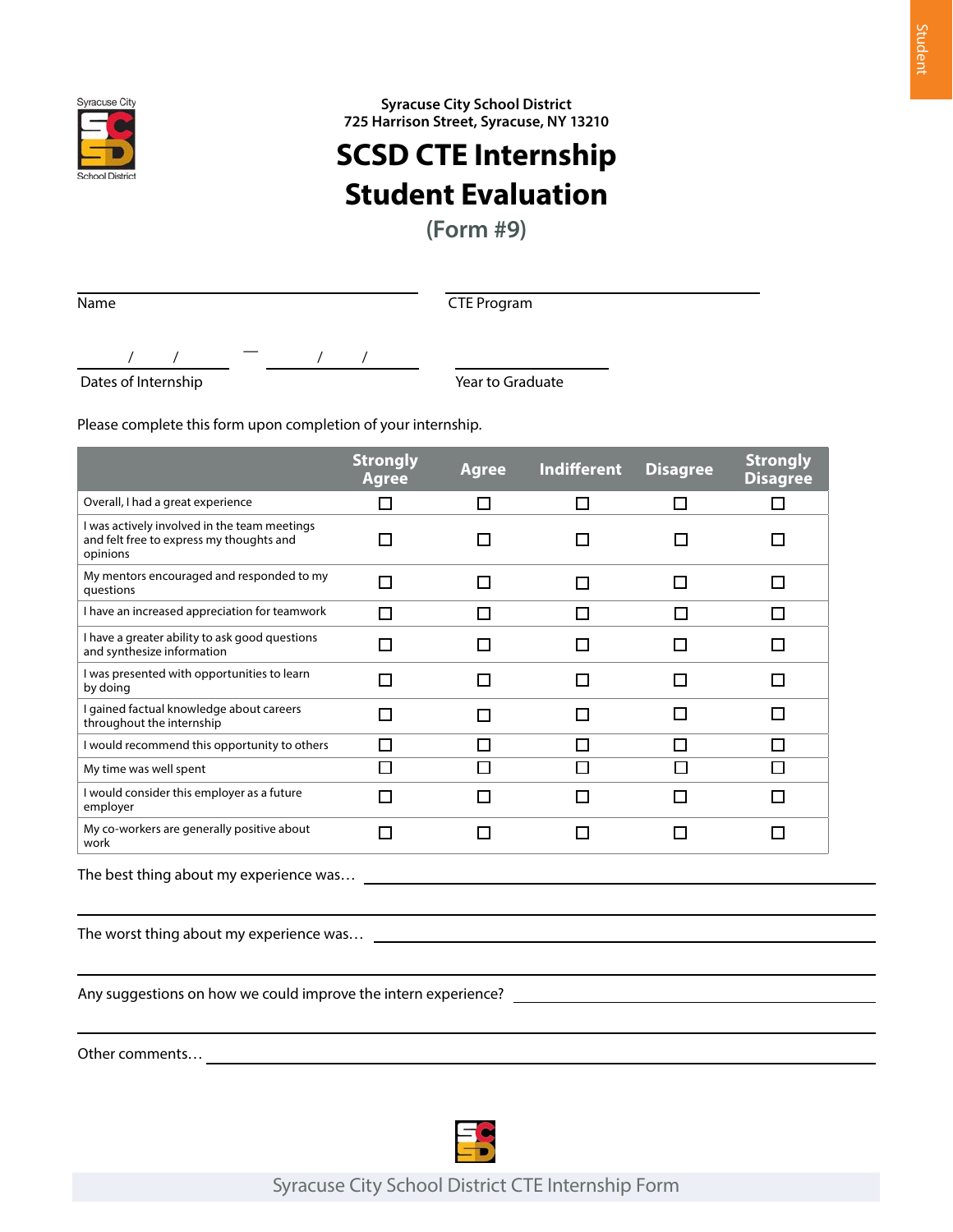

## **SCSD CTE Internship Mentor Program Evaluation**

**(Form #10)**

| <b>Student Name</b>                         | <b>SCSD School</b>                                |
|---------------------------------------------|---------------------------------------------------|
|                                             |                                                   |
| <b>Interning Location</b>                   |                                                   |
|                                             | $\frac{1}{2}$                                     |
| Supervisor/ Mentor Name                     | Date                                              |
|                                             |                                                   |
| <b>Internship Preparation</b>               | <b>Modes of Communication with SCSD Personnel</b> |
| □<br>Exceptional                            | □<br>In-Person                                    |
| Adequate<br>LΙ                              | Email<br>ΙI                                       |
| Inadequate<br>$\mathsf{L}$                  | Phone<br>П                                        |
| Amount of Communication with SCSD Personnel |                                                   |
| $\Box$<br>Exceptionally good                |                                                   |
| Appropriate<br>ப                            |                                                   |
| Too much                                    |                                                   |
| Too little                                  |                                                   |
|                                             |                                                   |
|                                             |                                                   |
|                                             |                                                   |
|                                             |                                                   |
|                                             |                                                   |
|                                             |                                                   |
|                                             |                                                   |
|                                             |                                                   |
|                                             |                                                   |
| Return to CTE teacher:                      |                                                   |
| <b>CTE Teacher Email</b>                    |                                                   |
|                                             |                                                   |
|                                             |                                                   |
|                                             |                                                   |